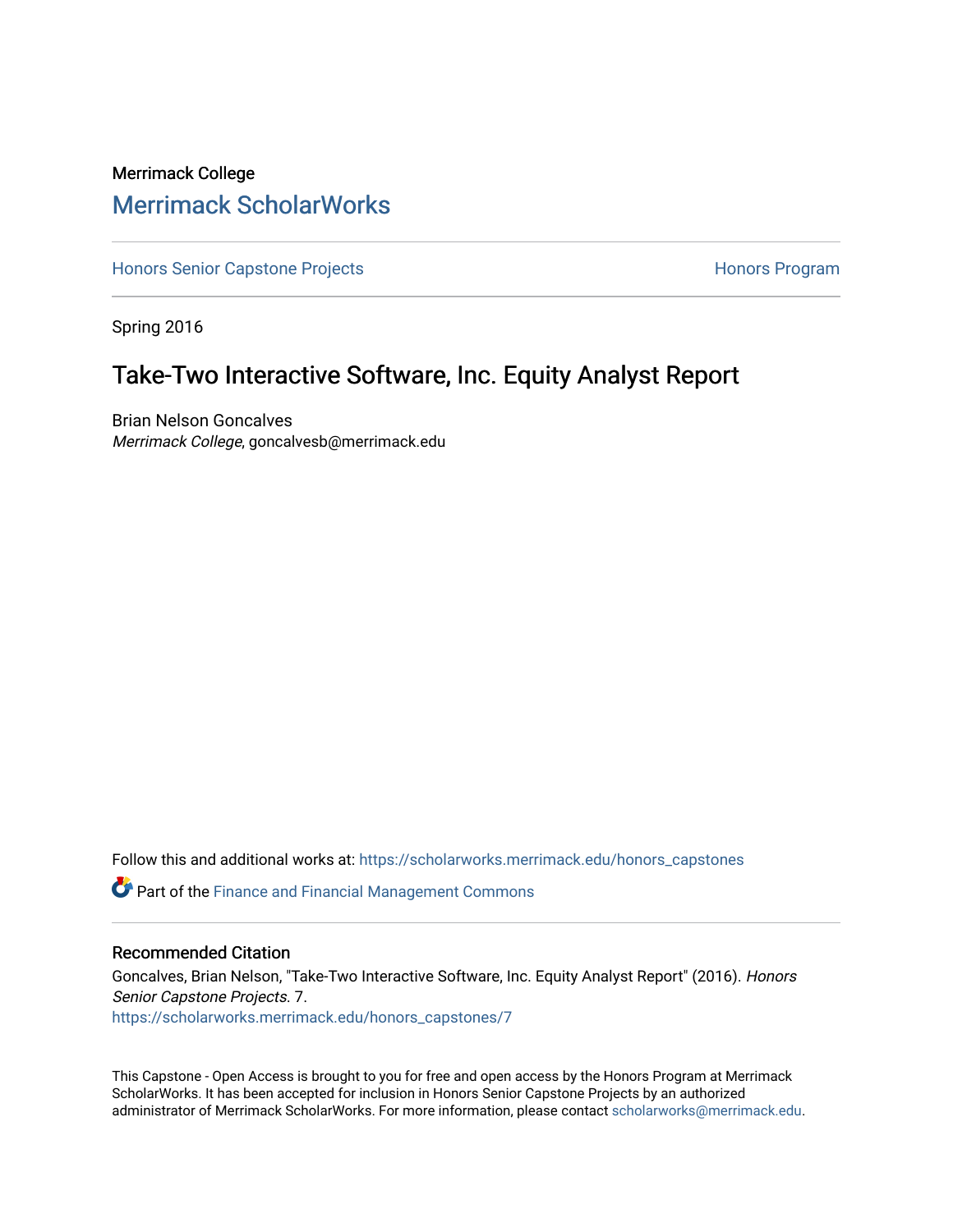Take-Two Interactive Software, Inc. Equity Analyst Report

Brian Nelson Goncalves

Merrimack College Honors Department

May 5, 2016

Author Notes

Brian Nelson Goncalves, Finance Department and Honors Program, at Merrimack College.

Brian Nelson Goncalves is a Senior Honors student at Merrimack College.

This report was created with the intent to educate investors while also serving as the students Senior Honors Capstone. Full disclosure, Brian is a long time share holder of Take-Two Interactive Software, Inc.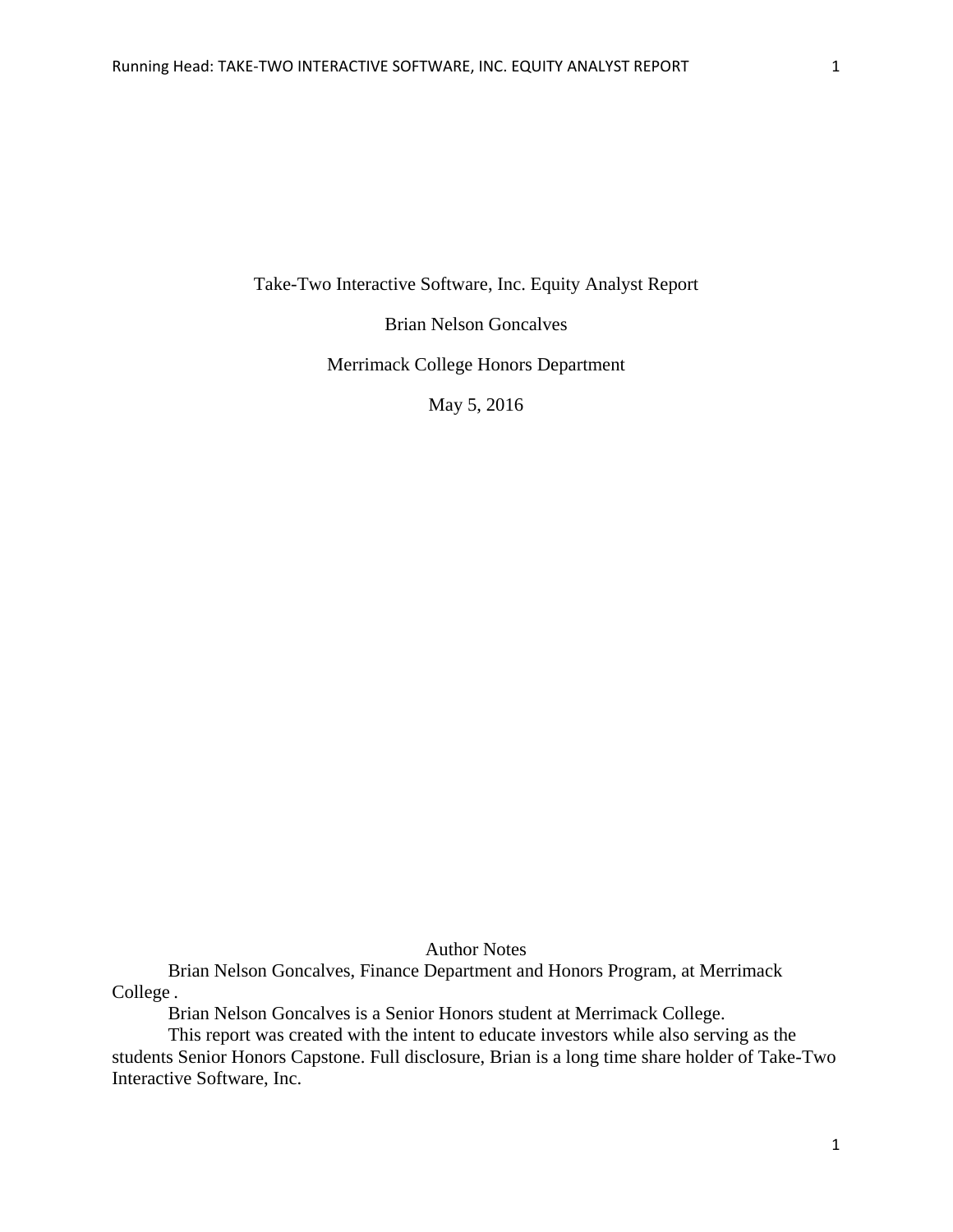## **Table of Contents**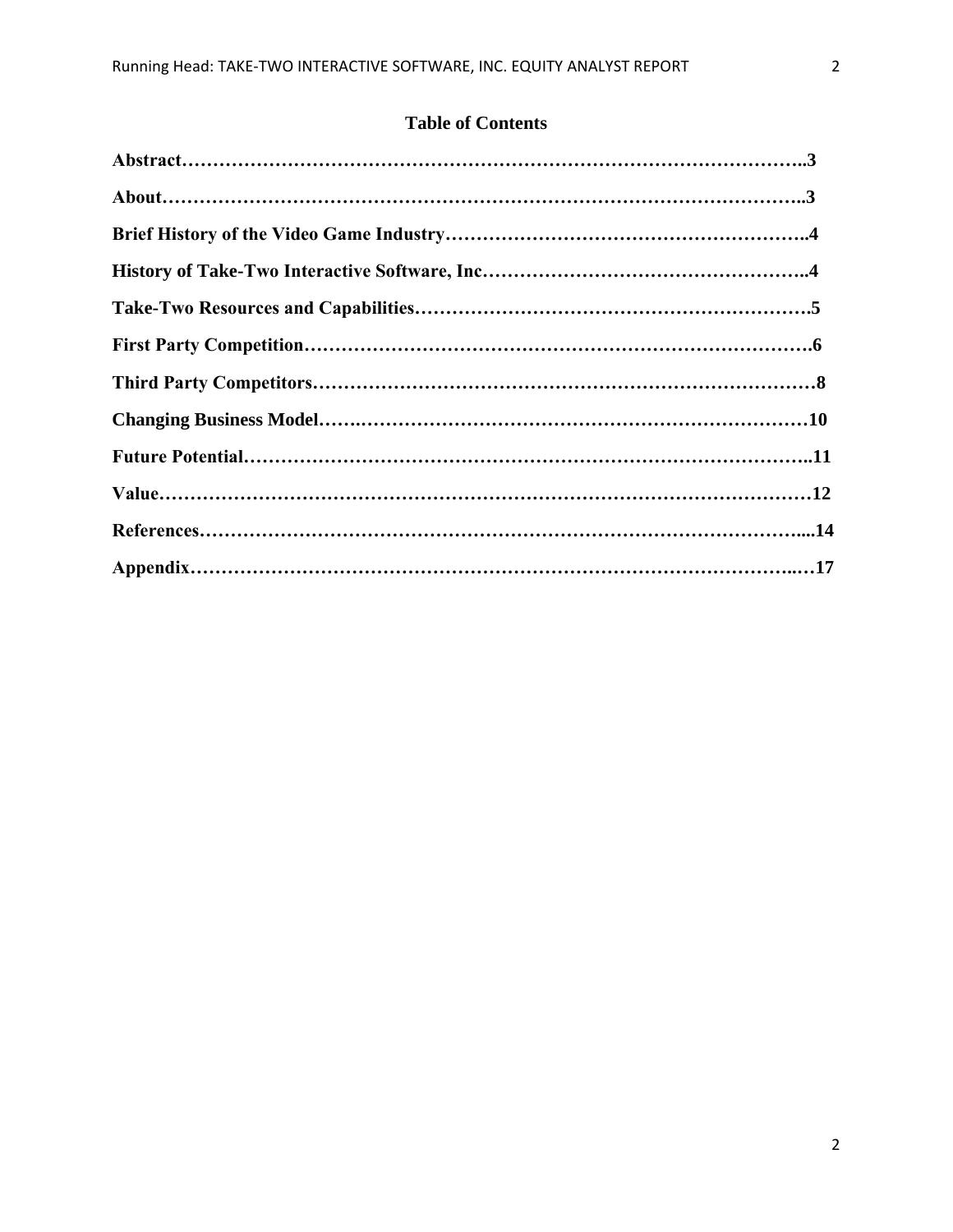## **Abstract**

Most companies throughout history have conducted operations in a way that makes them relatively easy to valuate. Up until very recently this was considered to be the only way to value a company. With the introduction of new technologies and changing consumer demands, it has become increasingly difficult to value most companies. Particularly, technology companies are notoriously hard to value and their valuations are extremely speculative. In this report, the company Take-Two Interactive Software will be discussed and valued. This report will discuss everything about the company and the industry as it relates to investors. In order to understand the company and the industry it operates in, a deep understanding of the history of both is necessary. It is also necessary to research projected changes in technology as it is a major driver of future revenue streams.

#### **About**

Take-Two Interactive Software is an application software company that focuses primarily on the creation of interactive entertainment for video game consoles, PCs and mobile devices. It currently operates under several different labels but most notably Rockstar Games and 2K Games. Rockstar Games is most well known for its work on the Grand Theft Auto franchise but has also achieved great success with games such as Bully, L.A Noire, Red Dead Redemption, Max Payne etc. 2K Games is known for having a more diverse portfolio of intellectual properties (IP) including NBA 2K, Borderlands, Civilizations, Bioshock and much more. The overall company chooses to focus mainly on creating titles for consoles and PCs due to an already established market. The mobile market is currently does not have a defined formula to create a successful mobile game. The company is known for taking calculated risks and sticking with creating products that it knows will succeed. Its emphasis is on creating the best quality games for consumers. (Take-Two Interactive Software, Inc. 2015)

## **Brief History of the Video Game Industry**

The beginnings of the video game industry began on early computers during the 1960's but it was not until a company called Atari released the first home video game console, Atari Video Computer System or the Atari 2600, in the mid 1970's that an industry began to take form. At this point in time, games came preinstalled into the home console. It was not until the very late 1970's when the idea of monetizing entertainment content on the devices did video game consoles shift to cartridge based games. This allowed for the introduction of third party developers to enter the market for the first time. This worked for a while until 1983 when the industry virtually collapsed on itself losing over 97% of revenues in the span of just one year. (Hagiu 2007) It is unclear if this was the result of flooding the market with too many games or if it was an aftermath of the early 1980's recession. Despite the crisis, Nintendo introduced the modern video game console. In 1983, Nintendo released what would be named the Nintendo Entertainment System (NES) in Japan and made its way to the United States in 1985. (Hagiu 2007) This console marked a turning point in the industry where the emphasis became on the quality of the entertainment experience. It also was the first time that a major advancement had taken place in the hardware aspect of the business. Later, Nintendo would also release the Super NES which further monetized the industry. The hardware was sold as a loss leader so that consumers would be more inclined to purchase more games for their console. (Farhoomand 2006) At this time more competitors entered the market including SEGA and then Sony. Sony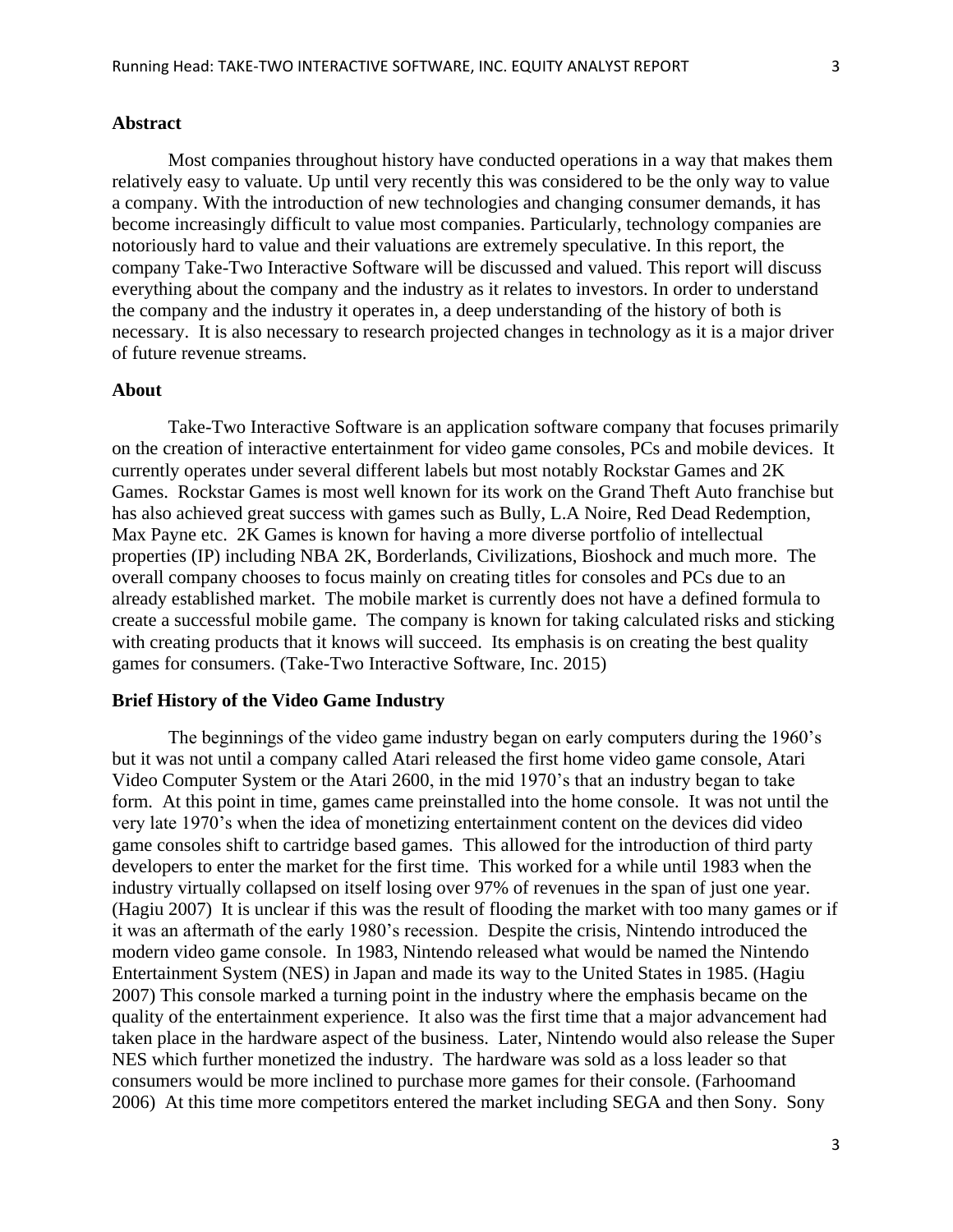began a new revolution to disc based games which allowed developers to create larger games with more content. With the introduction of Microsoft's Xbox in the early 2000's, the console space had been unofficially set to just three major hardware competitors; Microsoft, Sony and Nintendo. PCs have also been a significant player in the industry despite no single company representing the market. The importance and overall significance of PCs has been severely underestimated as Valve Corporation has begun taking market share in the industry via PCs and a digital based video game catalog strategy. While many third party developers began to take root in the industry making games for all consoles and PCs, the new race became one of first party superiority. Fast forward to the most current generation and the three hardware competitors and PCs are still battling it out for supremacy. The industry is now in a race to see who can create the next best thing with the introduction of new minor companies and the introduction of virtual reality (VR), augmented reality, and competitive eSports games.

### **History of Take-Two Interactive Software**

Take-Two Interactive Software was founded in 1993 by Ryan Brant. Prior to his indictment by the SEC in 2007, Brant made several key acquisitions that included one to form what is now Take-Two's most recognized studio, Rockstar Games. (Giant Bomb 2016) He had also made other acquisitions of small yet creative studios and games that would bolster Take-Two's portfolio of studios and IP catalog. After the indictment by the SEC, a takeover was staged by shareholders and ZelnickMedia. Ben Feder was placed as CEO after the takeover in 2007 to oversee the change in leadership. (U.S. Securities and Exchange Commission 2005) Prior to the takeover, the company was losing money and looking as if the business model was unsustainable. It took several years for the company to turnaround and become profitable again due in part to the nature of video game development cycles. The problem facing Take-Two was that the development of a video game at any of its studios could take anywhere from one to seven years. The newly formed management team began to emphasize a quality over quantity approach that made development cycles take even longer on average. The up side to this was larger profit margins on each game produced. In 2010, Feder resigned and was succeeded by Strauss Zelnick who had spent much of his previous career in the entertainment industry. This put him in a good position to lead this video gaming enterprise. The company was now continuing to create great quality games for its consumers and is now on track to create consistency in the development of its products. The idea was that consumers would become bored with releasing similar video game titles every year or that they would resent poor quality titles. The result was the creation of highly profitable games including the Borderlands from Gearbox and 2K Games as well as the most recent Grand Theft Auto (GTA) from Rockstar Games. The second iteration of Borderlands is the only 2K game to ever gross over \$1 billion in revenue. (Starkey 2015) The pinnacle of the company's success however is GTA V in 2013 when it grossed \$800 million in 24 hours and \$1.3 billion in 72 hours to become the fastest selling piece of entertainment in history. (Take-Two Interactive Software, Inc. 2013) Moving forward, Take-Two has expanded into other markets such as China with its NBA 2K games and trying to monetize its different IPs to create a consistent stream of cash flows. Not only does this make the business model successful but it also places the company in a position to be able to take larger risks with its video game titles. It may also allow for the creation of new and unpredictable games that are currently in development to be released into the market.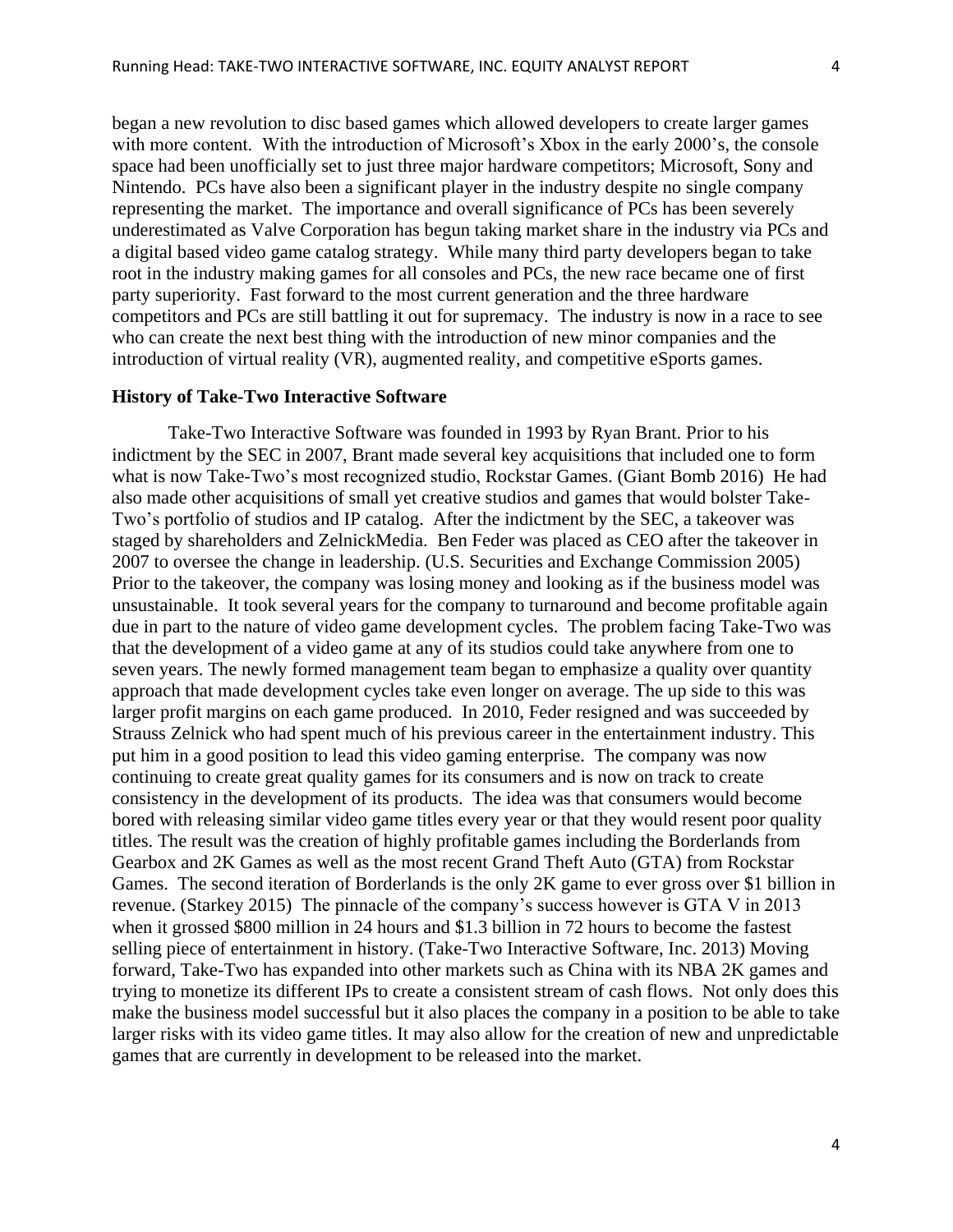#### **Take-Two Resources and Capabilities**

In an industry based on creativity and innovation, the value of human capital cannot be under stated. In the video game industry, it is the people that work on games that drive revenues and not machines. Unfortunately, their value cannot be found on a balance sheet or estimated. Because of this, most companies and studios in the industry are focused on building teams of people that work well together. Take-Two is one of those companies. They have successfully built teams around the world that work in tandem with each other. By breaking up larger studios like Rockstar into multiple units allows for different streams of creativity to flow throughout the company. It also allows each team to work diligently on the video game they have decided to create. What helps this process is the nearly \$1 billion in cash Take-Two has been sitting on which accounts for a third of the company's overall market value. (Take-Two Interactive Software, Inc. 2016)

Developing video games can be very expensive and take many years to do and to do right. The cash Take-Two has on hand is a strategic asset that can be used for many things. The first of course is helping teams build the games that they want to build without the fear of depleting financial resources like 38 Studios or THQ. The second thing that this cash can be used for is creating new studios such as Take-Two's creation of Hanger 13 to develop Mafia III in early 2015. (Hanger 13 Games 2016) Along with creating new studios, Take-Two has used their cash to purchase IP from other companies or has purchased entire studios. An example would be the acquisition of Turtle Rock Studios from the THQ bankruptcy. Unfortunately, Take-Two has taken on a large amount of long term debt to support its aggressive growth strategies. This makes them one of the most heavily indebted video game companies which means that debtors are less willing to lend them more money. (Capitalcube 2016) Having large amounts of cash and cash equivalents on hand is a short term solution to a long term problem. If this cash is used to help produce another two or three successful video games such as a Borderlands 3 or a sequel to Red Dead Redemption, the titles will generate substantially more cash as well as eliminating the burden of holding long term debt. They will also create additional value for the firm.

The problem in here is that Take-Two has released a successful new IPs over the past few years. While this is not a problem in and of itself, the cost to create and develop new IPs is exponential and the risks associated with it are enormous. There is no guarantee that consumers will like a new title making it a very risky endeavor but has significant potential to create future revenue. Activision-Blizzard spent \$500 million on the developing and promoting of its latest IPs Destiny. While the game was able to gross \$1 billion and is still generating revenue a year and a half later. (Activision-Blizzard 2016) While this is the case, it is not generating revenues at the same rates of Activision's already existing properties. Take-Two has already released a new game in the past year called Evolve and is expected to release another new IP called Battleborn at the beginning of fiscal 2017. With management expertly managing expectations for Evolve, it is expected that they will do the same going forward with titles like Battleborn. It is important to note that the management team recognizes that these games are not intended to sell 10 to 20 million units. For new IPs, selling between 4 and 6 million units would be considered widely successful. By continuing to manage expectations, Take-Two can avoid the pitfalls Activision ran into with Destiny where the expectations were set much too high.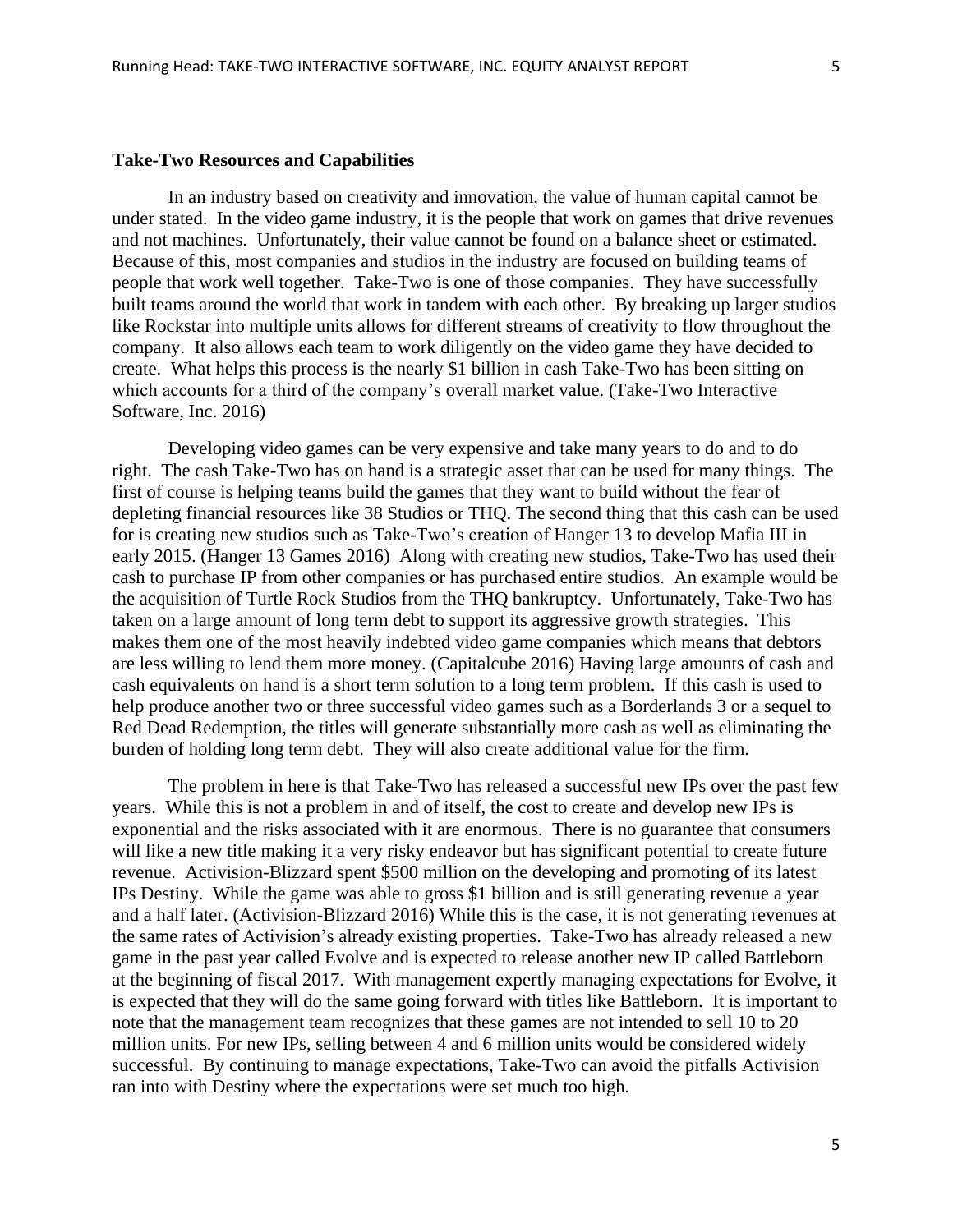Managing expectations is not easily done and Take-Two management has been very good at it. The problem is that the company has not been consistently creating revenue. (Take-Two Interactive Software, Inc. 2015) While competitors release the same titles every year, Take-Two does not believe in this strategy and has no interest in annualizing its big name titles. The exception is with its sports franchises. The reasons for this are simple. By annualizing titles, Take-Two would be committing too many of its studios and resources to creating a very limited portfolio of video games. Activision's annualizing of its premier Call of Duty franchise has worked for them but also has seen a decline in revenues which Take-Two is trying to avoid. (Activision-Blizzard 2016) From an investor stand point, annualizing titles makes a company more attractive to invest in because its cash flows are more easily predicted. Take-Two's cash flows are notoriously unpredictable making the company's stock price unbelievablely hard to calculate. By not annualizing titles, Take-Two is also protecting its greatest asset, its people. The people that develop these games want to work on titles that they care about. By annualizing games, Take-Two would be taking the risk of these developers leaving and going someplace else. They have decided that this is too great a risk to take especially after management proved their point when RockStar released Grand Theft Auto V (GTA V). By managing expectations of gamers and investors, the company made the game extremely successful. The problem is that Take-Two waited until the year of release to let anyone know that the next Rockstar title would be GTA V. They do this with every title they release because they want to build up hype for a title in an effective manner. The more hype there is for a game, the more likely gamers will purchase the title. This means that all information about potential and still in development games is rarely announced by the company. Now that management has established that as their strategy going forward, it makes it relatively easier to estimate the company' future cash flows.

## **First party competition**

The first party video game developers are currently Microsoft, Sony, and Nintendo. Valve represents PCs from a first party stand point as it has become a large service provider in the industry. The significance of these companies is extremely important to the success of third party developers like Take-Two. These companies develop the hardware that runs the actual software making up a video game. The current hardware cycle includes the Xbox One from Microsoft, Play Station 4 (PS4) from Sony, and the Wii U from Nintendo. Take-Two develops and publishes games on all three consoles and PCs. It is important to understand each of these companies as they provide insight into the future of the industry.

Microsoft is the largest of video game developers and mainly because of its success in creating Windows and dominating the PC market. It is not known for creating hardware but the Xbox One is nonetheless an impressive device. Although the company has stopped stating the number of units sold, they are estimated to have sold between 15 and 20 million units by NPD Group consumer reports. Their new strategy is to create a digital client service similar to Valves PC service. This service is Xbox Live. (Hagiu 2007) Because Microsoft uses Windows 10 to run Xbox services through Xbox Live, they have the upper hand in the industry. It makes it easier to convert PC games to Xbox and vice versa. To make this service successful, Microsoft has a team of developers that produce content for Xbox only. Their intellectual properties include Fable, Gears of War, and most notably Halo. The power of Microsoft is its virtually unlimited reserve of cash which makes it a threat to all companies in the industry. It has the ability to purchase almost every company in the industry with cash alone. What they have recently been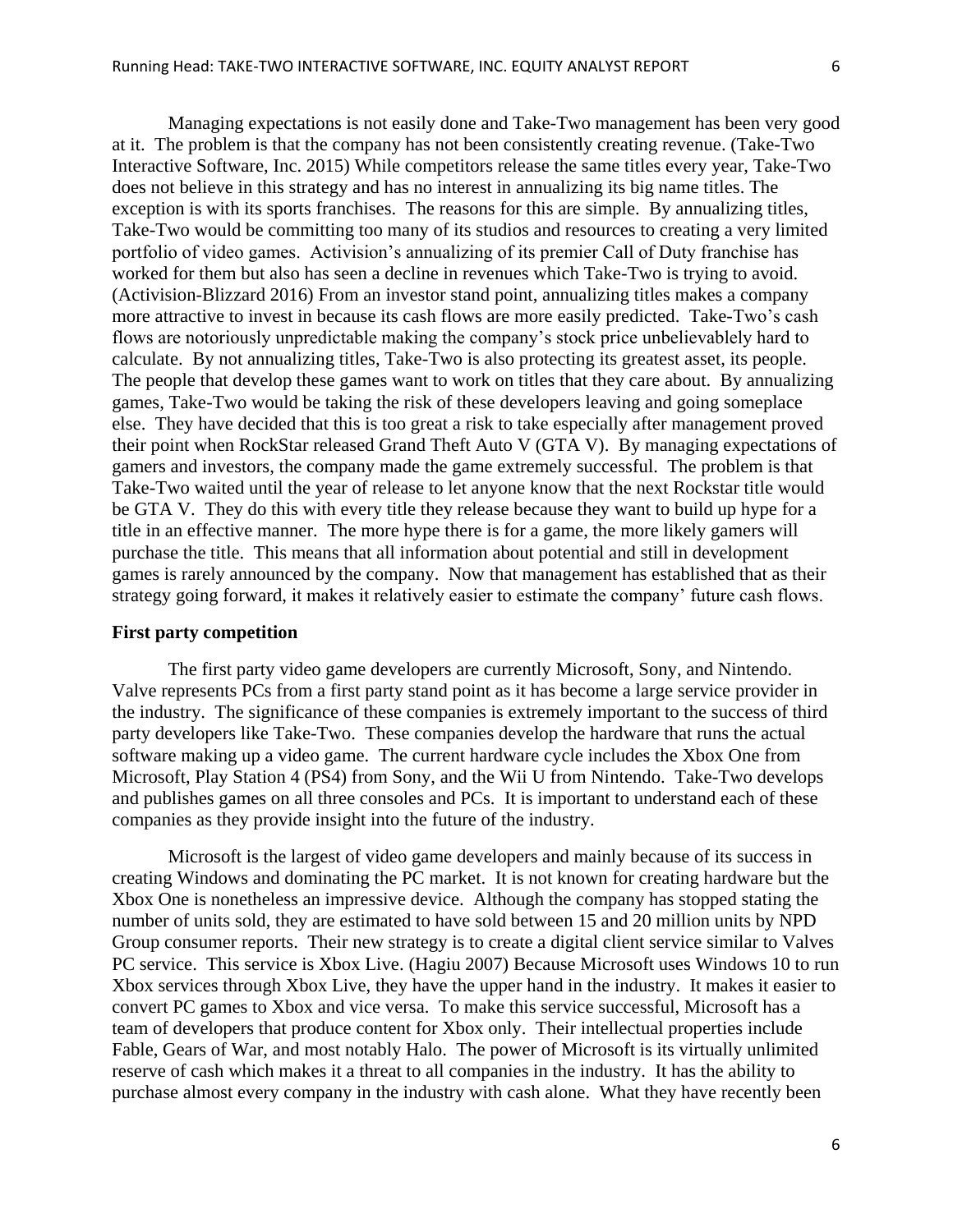able to do is purchase the rights to other IPs like Square Enix's Rise of the Tomb Raider to make it exclusive to Xbox One. Although Square Enix is a third party developer, they agree to this deal because of Microsoft's willingness to spend money on important game titles. (William 2014) They even spent \$50 million to help Electronic Arts' Respawn Entertainment develop Titanfall. (Makuch 2014) While Microsoft's first party content directly competes with third and first party publishers alike, it most directly competes against Sony and the Play Station 4.

Sony's PS4 console is the most fasted adopted console ever. (Entertainment Software Association 2016) It has currently sold an impressive 34 million units across the world. While they have been subject to several major cyber attacks, support for the console has still supported growth. Sony currently lacks the first party support of Microsoft and Nintendo but has been able to bring third party content exclusively to PS4. What currently hinders the company is that the PS4 is one of its only successful businesses. It has been selling off assets such as its computer division to generate cash. This brings in much needed capital that they can use to finance their core businesses. The problem is that Sony has too many core businesses. Even though they lack funds and support, their strategy to attack Microsoft's Xbox One at the annual E3! event in 2013 has been paying them dividends. The console started to gain more support over Microsoft due to Sony's gamer first strategy that put gamers at the center of its business rather than making the PS4 an overall entertainment system like the Xbox One. (Tassi 2013)

Nintendo is the most interesting of the three console developers. After its surprising success with the release of the Wii, it has failed to gain traction with its latest console the Wii U. Despite being the first console to enter the next generation, the Wii U lacked the hardware capabilities of the Xbox One and PS4 as well as lacked any third party support. While the Nintendo franchises have still been successful with high market penetration rates, it was not enough to stop the company from putting the console out of its misery. Because of this, Nintendo has a unique opportunity this upcoming year as it sets to release its next generation console codenamed the Nintendo NX. If Nintendo can execute the release perfectly in conjunction with the release of several major titles, the console has the potential to be a great success. The problem is that the company has failed to execute well on the home console business for the better part of the past decade. The content on the console however has ranked higher and penetrated the market better than most games on Xbox One and PS4 by Metacritic. Part of the problem with Nintendo is that there have been many questionable management decisions over the past decade leading to poor execution. The management team has failed to realize that the market for video games has changed rapidly over the past decade. Instead of comparing the company to the industry around them, they have focused on comparing the company to its past success. It is an inside looking in instead of an outside looking in strategy. The threat that Nintendo possesses is the studios, franchises and most importantly people that develop great products. It all comes down to their execution. The other side of the company is its handheld device division which has been driven almost entirely by first party support. It has also helped to keep the company afloat throughout its failed Wii U console cycle.

Valve is an online PC based video game service that is a major competitor to the traditional home gaming consoles. What makes Valve unique is that it does not develop much hardware but is one of the largest PC publishers in the business through its Steam service. While they publish games for AAA developers their services are superior to small independent developers that are not necessarily looking to produce a AAA video game. These developers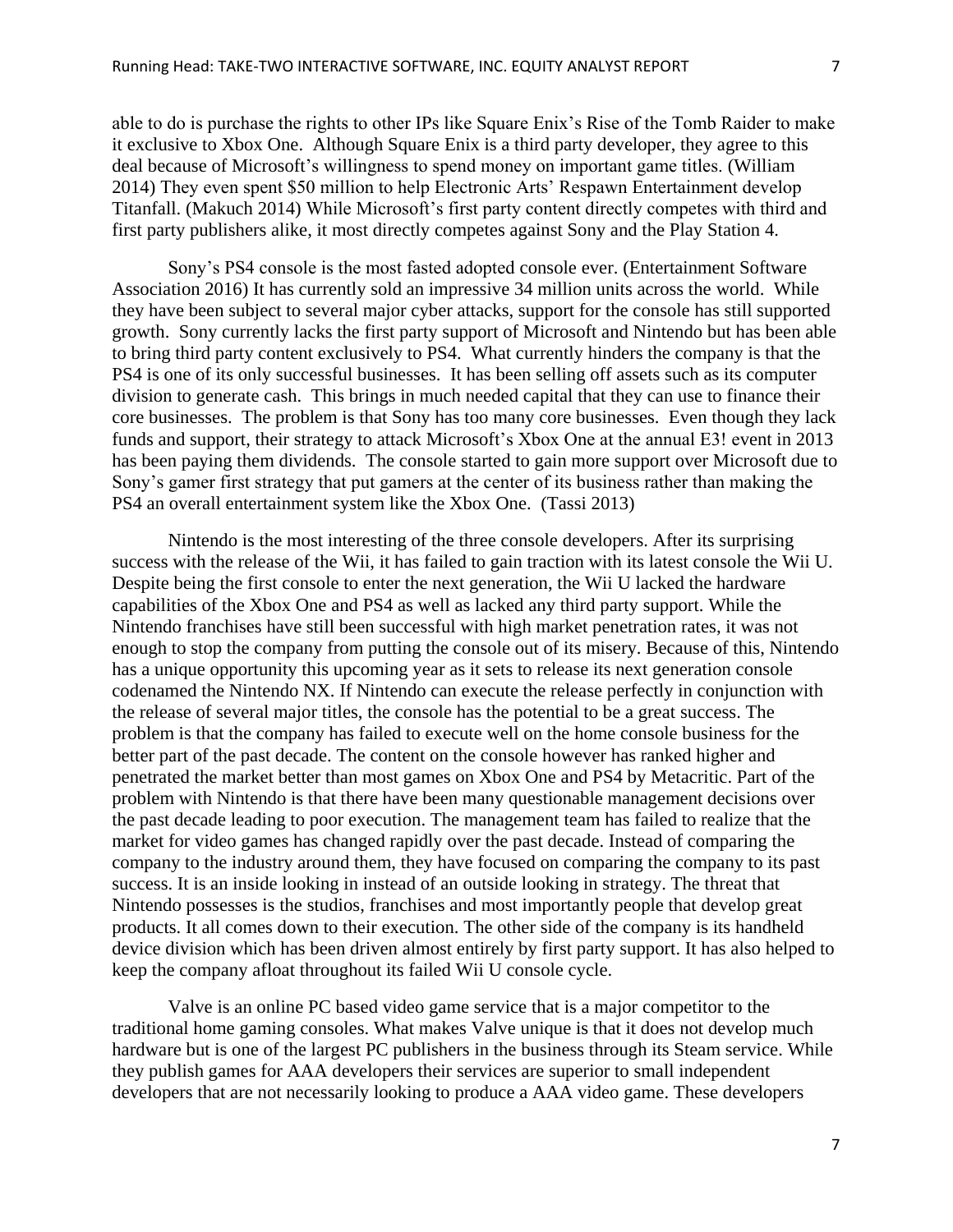have recently been challenging the AAA video game business model with superior quality games despite the fact that the graphics are not even close to being on par with major titles. This allows for a lower cost structure on the development side of games which makes them very attractive to third party publishers. On Steam, Valve also produces its own content which includes its hit Major League Gaming (MLG) property Dota 2. Even though it does not directly produce Counter-Strike: Global Offensive (CS:GO), it is the only place to play the game which is one of the leaders in the MLG community. The company has become popular among MLG gamers as well as hardcore gamers due to its low cost structure for consumers and the ease of streaming game play to sites like Twitch. The problem with Valve is that it is not an effectively managed company. It has several major IPs that its community has been eagerly awaited for nearly a decade but management refused to create new iterations. The company has announce that it has no plans in place to continue some of those titles because they are currently working on other products and are afraid that they will not be able to meet consumers high expectations. Of course they may be intentionally lying to consumers to drive interest. Since they are the only first party developer that is not a public company, they do not have to announce anything that they do not want to.

## **Third Party Competitors**

Take-Two has many competitors in the video game development space. Some are mobile companies while others are large corporations. The unique part about the business is that it is relatively easy to differentiate IP between developers. An example would be the success of Activision-Blizzards Call of Duty and EAs Battlefield franchises. Both franchises are similar in many ways yet both are very successful for their respective companies. Another unique part about the business and its competitors is that they all rely on each other to be successful. The gaming community does not take kindly to games that are defective, unfinished or otherwise poor quality. Cycles of poor quality products result in a decline in sales across the industry which has been seen in the past with the video game crash of 1983 and more recently with mobile developers. Out of these cycles there is always someone ready to capitalize on the market with much more superior products such as Nintendo in 1983 and the AAA game developers in the current gaming market. Currently the big three developers are Activision-Blizzard, Electronic Arts, and Take-Two Interactive. There are also many smaller developers that produce high quality games that directly compete with the large developers.

Activision-Blizzard is the largest third party video game publisher in the industry to date. Their market cap is currently hovering above \$22 billion after its mega \$5.9 billion merger with Candy Crush maker King Digital. (Activision-Blizzard 2016) It has several major franchises that generate over \$1 billion in revenue annually which makes it a fierce competitor. The company is not known for taking big risks but recently it has made a couple key acquisitions like King Digital and MLG. What makes these acquisitions interesting is that they are not a part of Activision's normal AAA strategy. King is a mobile game publisher while MLG is a professional gaming community. Activision has worked with MLG to sponsor tournaments for its major franchises such as Call of Duty and Hearthstone in the past. The question going forward will be Activision's response to its competitors developing products that end up in the MLG community such as CS:GO which directly competes with its Call of Duty franchise. Clearly since MLG is the industry's premier outlet for bringing competitive gamers together, Activision will have to allow competitors into MLG. Activision's intentions and plans for the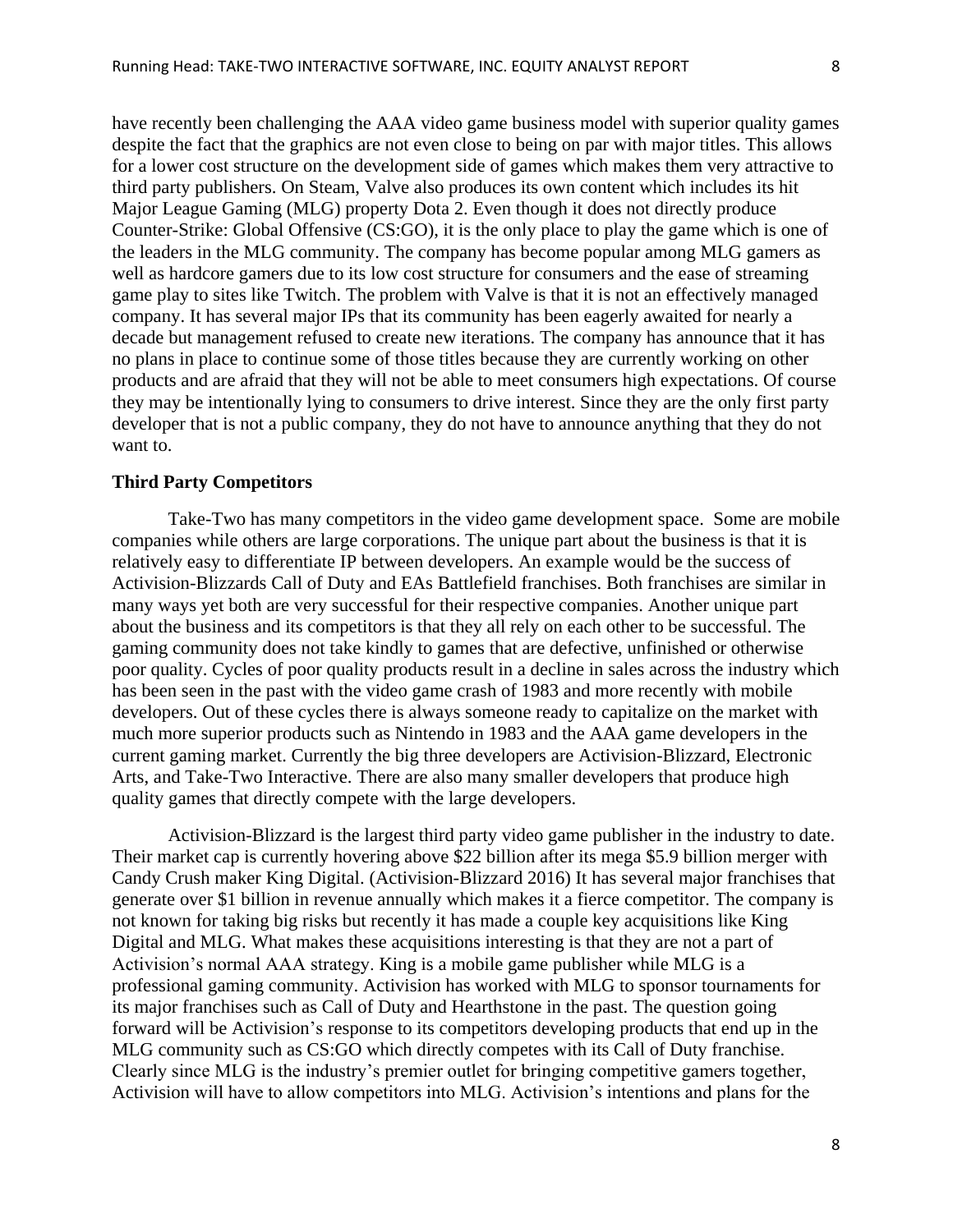organization are still secretive but as the major conferences come up throughout the summer, they will be force to discuss their plans more openly.

Electronic Arts, more commonly known as EA, is the second largest third party publisher at a \$20 billion market cap. (Electronic Arts, Inc. 2016) Back in 2012, they were voted as the most hated company. (Kain 2012) The reason for this is that they were not treating their workers fairly compared to the rest of the industry but also because they had great games that lacked the quality to retain loyal consumers. EA currently has made several improvements to their business by acquiring the rights to several major titles. Their subsidiaries Dice and BioWare are revered as two to the best teams in the industry putting out premier titles such as Battlefield, Mass Effect, Dragon Age and Star Wars Battlefront. The problem is that EA may not be known for great quality games but they are known for generating great sales numbers. To better increase the quality of its games, EA has made efforts to expand its major studios and now employs 8,500 people. (Electronic Arts, Inc. 2015)

In terms of size, Ubisoft is a relatively small competitor in the industry but they operate several major blockbuster franchises such as Assassins Creed and the Tom Clancy games. Currently undergoing a hostile takeover from French media conglomerate Vivendi, Ubisoft is currently looking to more than triple revenues in the next three years to fend off the takeover attempt. (Ubisoft 2016) In order to do that, the company would need three more Assassins Creed type releases every year for the next three years. Due to the nature of the company and the quality of the products that it produces, this seems unattainable. The company has not been able to produce a game without significant defects in a while which undermines its ability to be a threatening competitor.

Time Warner is arguably one of the largest third party publishers in the world but only because of its other business units. When they began investing in video game development, they already had the IP in place; all they needed was great people to put together truly outstanding products. They have since been able to produce several Game of the Year contending titles such as Batman and Shadows of Mordor as well as creating 2015s game of the year, Witcher III. (Makuch 2015) The threat of Time Warner is that it is a large corporation with lots of bargaining power, cash and most importantly IP. They currently own the rights to Warner Brother's titles as well as DC Comics titles. This gives them a unique advantage over other third party competitors because they can leverage the already established brand names under its umbrella to create new video games. The best example is the Batman trilogy which has sold phenomenally well with gamers despite the last iterations glitches.

By far the most interesting third party developer in the industry is not even a single company. It is the small independent developers that create their own companies and their own games at will. These developers are known for creating small corporations of 1 to 100 employees and take on an enormous degree of risk when developing games. (Siwek 2014) The reason for this is because the cost to produce a game can be extremely high especially if a company is trying to create a AAA title. What has been occurring however is that these small companies have been putting out games with subpar graphics. The most interesting part about this is that a small percentage of these companies are creating games that challenge the standards of the industry. The best example of this is a game called Shovel Knight created by Yacht Club games. Although the game has subpar graphics and old school 8-bit video game feel similar to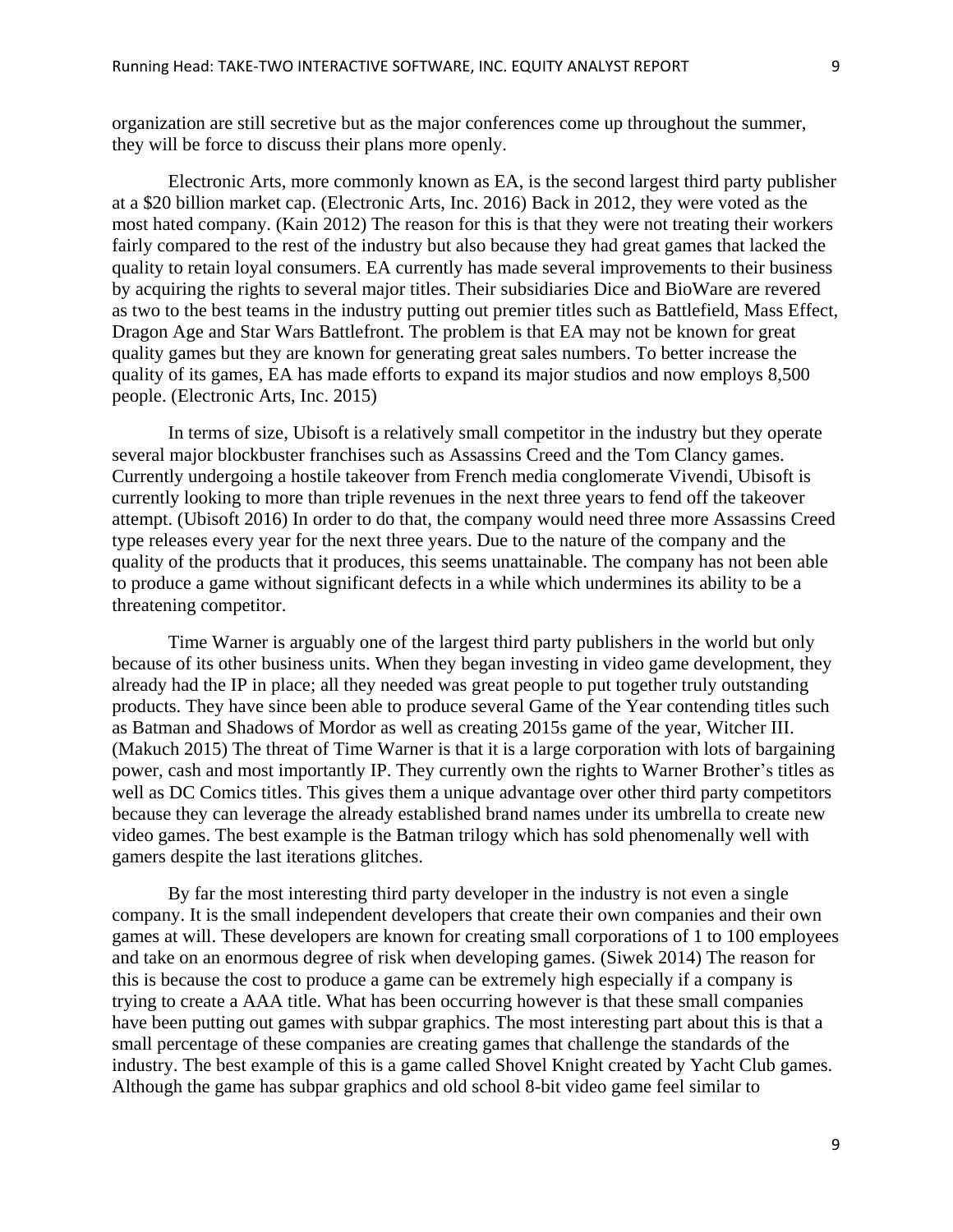Nintendo's classic Mario games, it challenged games like GTA V, Bayonetta 2 and Mario for Game of the Year in 2014. (Makuch 2014)

#### **Changing business model**

The business model in the video game industry is changing at a startling pace. It is partly due to a change in consumer demand, change in technologies and also change on monetizing IP. All three of these areas have caused significant shifts in the industry. Another are that has caused the most recent shift to eSports.

One of the major changes in the industry is due largely to the creation of Apples iPhone and a shift toward mobile gaming to capture the casual consumer. This segment now accounts for close to 45% of the overall video game market and accounted for 235 million active gamers in 2012. (Michaud 2014) In an industry that revenues of \$23.5 billion, these are some important figures. (Entertainment Software Association 2016) Since the development of creating mobile games is significantly cheaper than creating AAA games, more developers are in the space making it extremely challenging for developers. The other problem that has occurred is the success rate of these games is below 30%. It is by far a much lower than the success rates of AAA games. Regardless of this, investors continually push for third party developers to go mobile because they believe that there is more value in the space. These investors also see companies like King Digital (now part of Activision-Blizzard) creating large sums of cash with high profit margins. Although there is potential for more value in the space and the possibility to generate significant cash flows, the success rate is not worth the risks involved. Take-Two Interactive has taken the stance that it will not strive to create mobile games in the near term. It will remain a primarily AAA developer. This is a wise decision on the company's part because for it, failure is not an option. They are very good at creating high quality AAA games and that is what their developers know best. To have the best developers switch production to mobile games would not go over well as most of them because the developers themselves are gamers and are more geared to the AAA gaming segment of the industry. Take-Two currently has several mobile games but only created them as additions to its existing titles such as NBA 2K.

Another major shift in the industry is the freemium model. The model is a play on words because games that follow the model are typically "free" to play but consumers tend to spend a premium to purchase additional content. Mobile games started this trend but it is what Riot Games did with League of Legends that really took the industry by storm. The game it 100% free to play and players can choose to purchase new color schemes called skins for their characters which they have to pay to unlock. Players can choose to grind the game for endless hours to not have to pay but it is much easier to throw in a few dollars to get the content that they want. Part of what is driving this is that gamers have experienced 0% inflation for over a decade. The price per video game has held at \$60 for the past ten years. Because of this, developers like Riot Games have gotten creative with their business model to generate revenue and offset costs. For Take-Two, they have recognized that this model works exceptionally well in China. NBA 2K in the US sells for \$60 per unit while in China it is sold under the freemium model. Take-Two's understanding of the industry has resulted in the title being the best selling sports title. (Entertainment Software Association 2016) Take-Two is taking an interesting stance on the freemium model on May 3rd 2016 where it will be launching its latest IP Battleborn. The game will cost \$60 but there will be lots of add on content that can be purchased in the game. While this game may not be the next League of Legends, it is Take-Two's new attempt at to finding a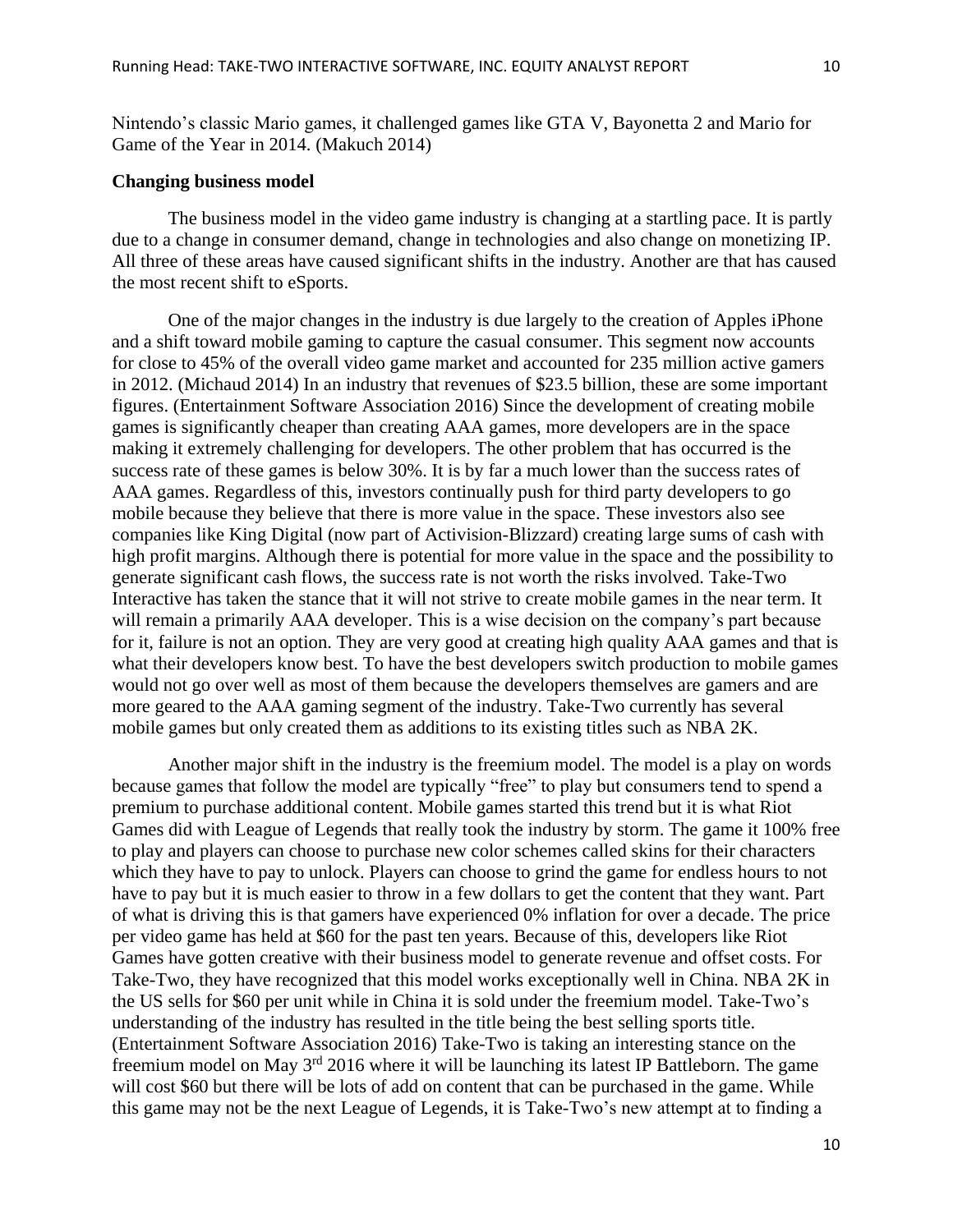better way to monetize its IP. While I believe the game will sell well, it will most likely be a precursor to the next Borderlands title already in development by the same studio creating Battleborn.

The new push in the video game industry is derived from the rise of eSports. This does not refer to sports games but instead refers to competitive video gaming. Riot Games found out through League of Legends that there are many people in the world wanting to watch live video games being played competitively for large sums of cash. Some cash prizes are upwards of \$1,000,000. This is in part happening because of the rise of a specific genre of video games called massive multiplayer online games (MMO). The reason for the success of these games is because gamers are much more social than what anyone ever believed. They are not teenagers that live in their parents basements. They are instead individuals that relate to each other through video games. (Entertainment Software Association 2016) It is an interesting phenomenon that no one really expected to take off. Because of this success however, Take-Two has decided to create games like Evolve and Battleborn. It is the company's first attempts at creating truly social MMOs that are fun to watch and play. The long term success is still yet to be determined but it is clear that it knows what direction it wants to push its games and developers. MLG has helped some MMOs gain huge audiences and has created large communities of gamers interested in competitive gaming titles similar to Evolve and Battleborn.

The latest frontier in game is the introduction of virtual and augmented reality (VR) with the creation of new technologies such as Microsoft's Hololens and Oculus' Oculus Rift. These technologies are largely untested by developers but gamers seem extremely intrigued by the hardware. The Entertainment Software Association took a poll that showed that 58% of the most frequent gamers expect to purchase VR hardware in the next year. (Entertainment Software Association 2016) While Take-Two knows this, they have decided to sit back and wait. (Take-Two Interactive Software, Inc. 2016) While in some industries it is imperative to be the first to enter a new market, it is less important with video games. The reason why Take-Two is sitting back is first off due to an unknown cost structure. Secondly, the code to develop games for this hardware could be extremely difficult as it would be unfamiliar to the company's developers. The third and most important reason they are waiting is because they can see how other competitors and consumers use the product. Because there are so many unknowns with VR, the company is taking the wise decision to allow other companies with more cash take the risk of being the first in the market. If Take-Two attempted to make a VR game and failed, they could lose the reputation of its brands and developers which would be detrimental to the company.

## **Future potential**

The potential for growth at Take-Two is very high. The management team is very strong and extremely knowledgeable about the industry. Also they have taken a very conservative approach to the industry which has led to several major successes. Currently, I am looking to see the next iterations of titles like Borderlands and Red Dead Redemption announced or released within the next fiscal year. Borderlands is a title that not many investors or outsiders in the industry know but it has a lot of potential to be the company's next GTA V. Borderlands 2 sold over 12 million units making it the best selling 2K title to date. (Take-Two interactive Software, Inc. 2015) I am looking for the game to pick up where its predecessors left off as well as to learn from the mistakes of MMOs like Destiny and the Division. While Borderlands is not an MMO, it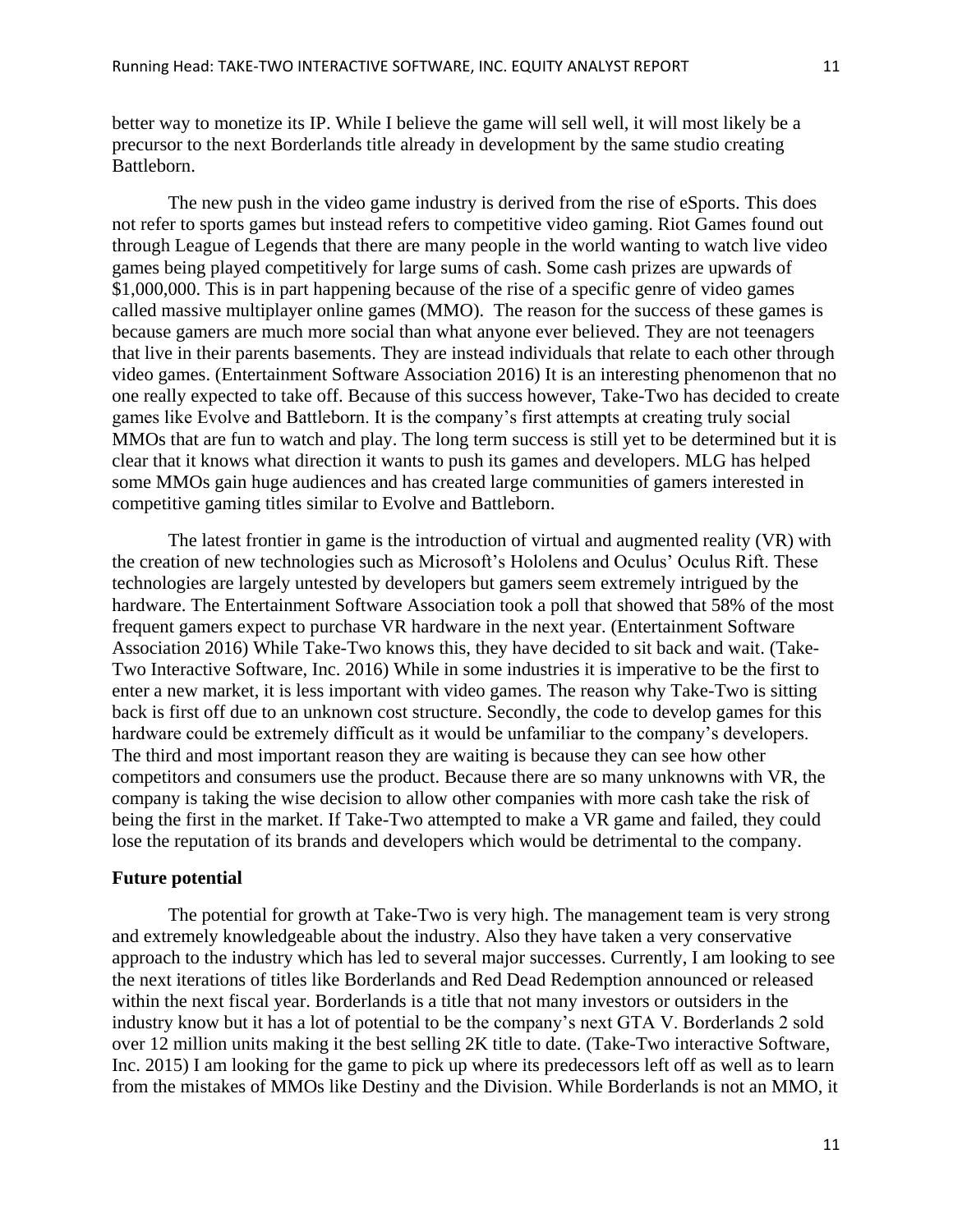has a great deal of potential to become one. It also has potential to take advantage of eSports and Take-Two's new freemium business model.

The other potential growth area deals with Rockstar games. While the studio has not necessarily failed at creating a new title since the release of GTA V, it has broken its own model of releasing at least one new game every year. It has now been almost three years and the studio has not released a new game. This leads to speculation as to whether or not the studio has another big game in the works like Red Dead Redemption. This could significantly boost the value of the firm as it would be an indicator that the studio is shifting to creating only the highest quality games. It is also an indicator that Rockstar is taking much more calculated risks and investing in games that it believes will be major successes resulting in much higher returns.

#### **Valuation**

## (*All the following values are in millions except for price per share. Price per share at the time of valuation was \$34.30. May 4th2016 open*)

Take-Two is currently in an aggressive growth phase. The first model I ran was a perpetuity growth model. From 2009-2012, the video game industry was growing at a 9.7% rate year over year compared to the 2.4% growth in the US economy. To be conservative, I ran a discounted cash flow model off Bloomberg with a perpetuity growth rate of 2%. I am sticking with the current analyst assumptions that the company would see revenues grow by 18% in fiscal 2017 and 10% in fiscal 2018. The reason for this is because I am looking for the company's forecasted projections which will be announced May  $16<sup>th</sup>$ . I am hesitant to make any deviations from the contentious of analyst predictions until I have more information about the upcoming year. Rockstar Games has not released a title in the past three years which leads me to believe that they are working on a large project. Depending on what that project is, revenues could exceed 18% growth for fiscal 2017. 2K also has some unannounced titles in the works. The company is most likely waiting for the annual E3! conference or the Game Developers Conference (GDC) this summer to make any major announcements. Based off of the company's passed experience with digital content, I fully expect their new titles to drive revenues well into fiscal 2018. GTA V is also still generating large sums of cash and as Rockstar continues to add more content, sees this title continuing to generate cash used to fund other projects. Because the industry has such a high degree of uncertainty in predicting titles going out passed two years, a terminal value at two years is appropriate. Only one analyst on Bloomberg forecasted revenues going out to five years and it results in a very unrealistic price per share of \$86.

#### *Perpetuity Growth Model*

At the end of two years is when I decided to take a terminal value to estimate enterprise value of the company. The weighted average cost of capital for the company is currently 8.7% and I made the assumption that would hold true for the future. The assumption will also be that revenue would grow 18% the first year, 10% the second year and at a constant 2% rate in the future. The result is an enterprise value of \$5,465 and a market cap of \$6,027. The resulting price per share for this valuation is \$52.87 per share. This resulted in a modest EBITDA multiple of 15.22x.

#### *EBITDA Multiple Model*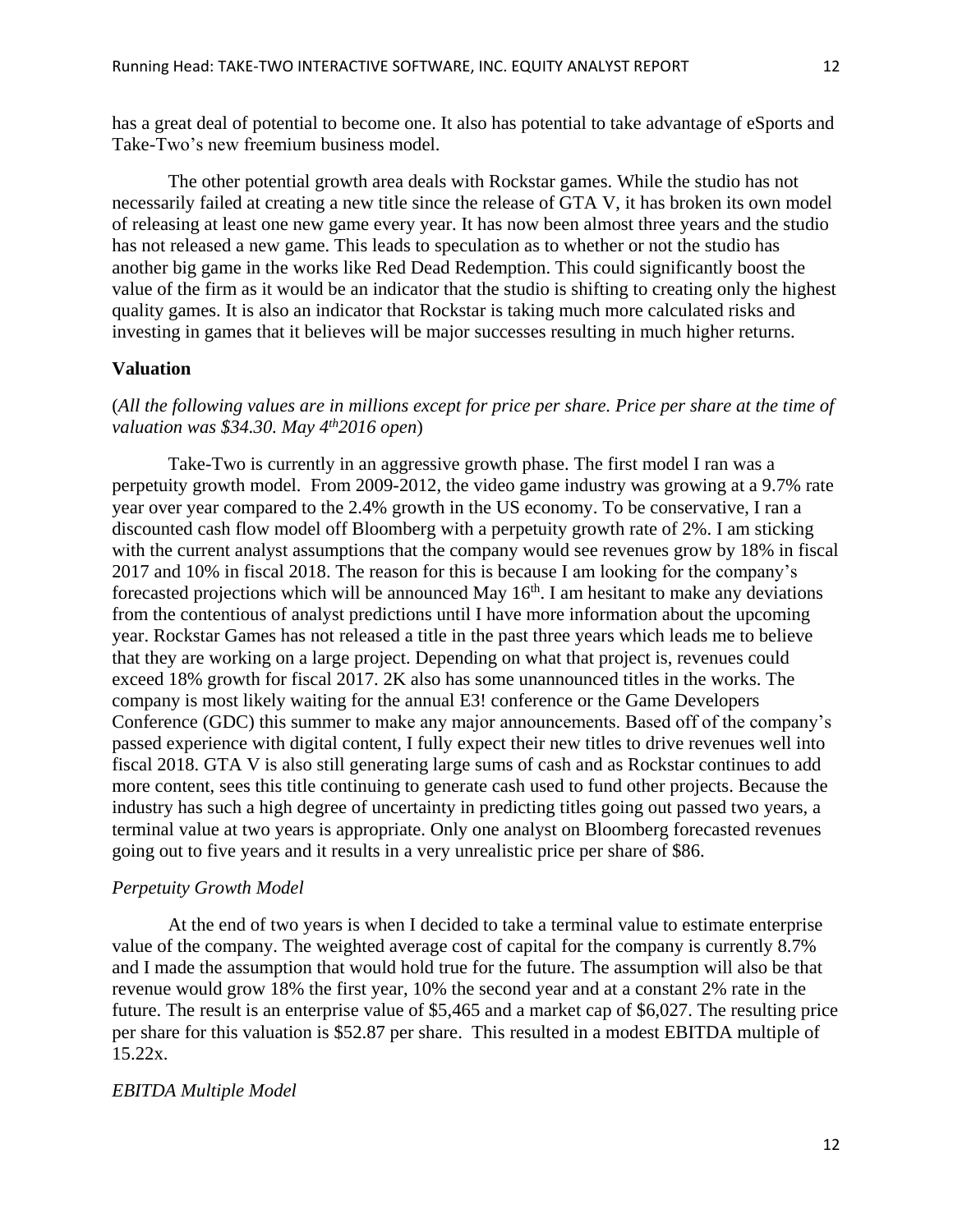At the end of two years I decided to use the industry average EBIDTA multiple to use as a comparison. When conducting this I needed to revise what Bloomberg used as competitors of Take-Two. It is clear that Bloomberg did not care or does not understand the industry well enough to create an accurate list of competitors to use for comparison. For competitors I used Activision-Blizzard, EA, Ubisoft, Capcom, Square Enix, Microsoft, Time Warner, Glu Mobile, Nintendo, Sony, and Bandi Namco. These companies are true competitors in the industry and offer better comparison than the ones brought forward by Bloomberg. The average EBITDA multiple for these companies was 14.5x. When using this model, the enterprise value was \$5,108 and the market cap was \$5,803. The resulting price per share is \$50.90 per share. The resulting perpetuity growth was 1.7%.

The current price is holding at \$34.30 per share. This is roughly \$4 off from its all time and 52-week high of \$38.52 per share. The company currently has zero short term debt on hand and \$456 long term debt. It also sports a hefty \$1,098 in cash which is almost 30% of its current market cap. With this in mind, it is not improbable for Take-Two to reach \$52.87 per share. They have the ability to take on more debt as well as the ability to pay off all long term debt at any time. This cash on hand is a wild card in this analysis because the value of the firm can be significantly altered by what management decides to do with its cash. The current consensus by analysts on Bloomberg is \$41.10 per share. I believe that this estimation is too conservative and that is because these analysts do not know much about the industry. In order to effectively value a corporation like Take-Two, it is necessary to understand the products in the industry as compared to those offered by the company. Take-Two offers superior products in a market flooded with lackluster or defective products. Another thing to take into consideration is that EA and Activision-Blizzard have experienced recent rapid growth phases over the course of the past few years. These two companies are the best two companies to compare with Take-Two because they are in direct competition with each other. Even though a target price of \$52.87 per share is a 52% increase in share price, Take-Two has averaged almost 40% growth in the past two years. Now that the company has become profitable and under great management team, they are in a position to have great consistency. Because of this I am confident in my target price of \$52.87 per share.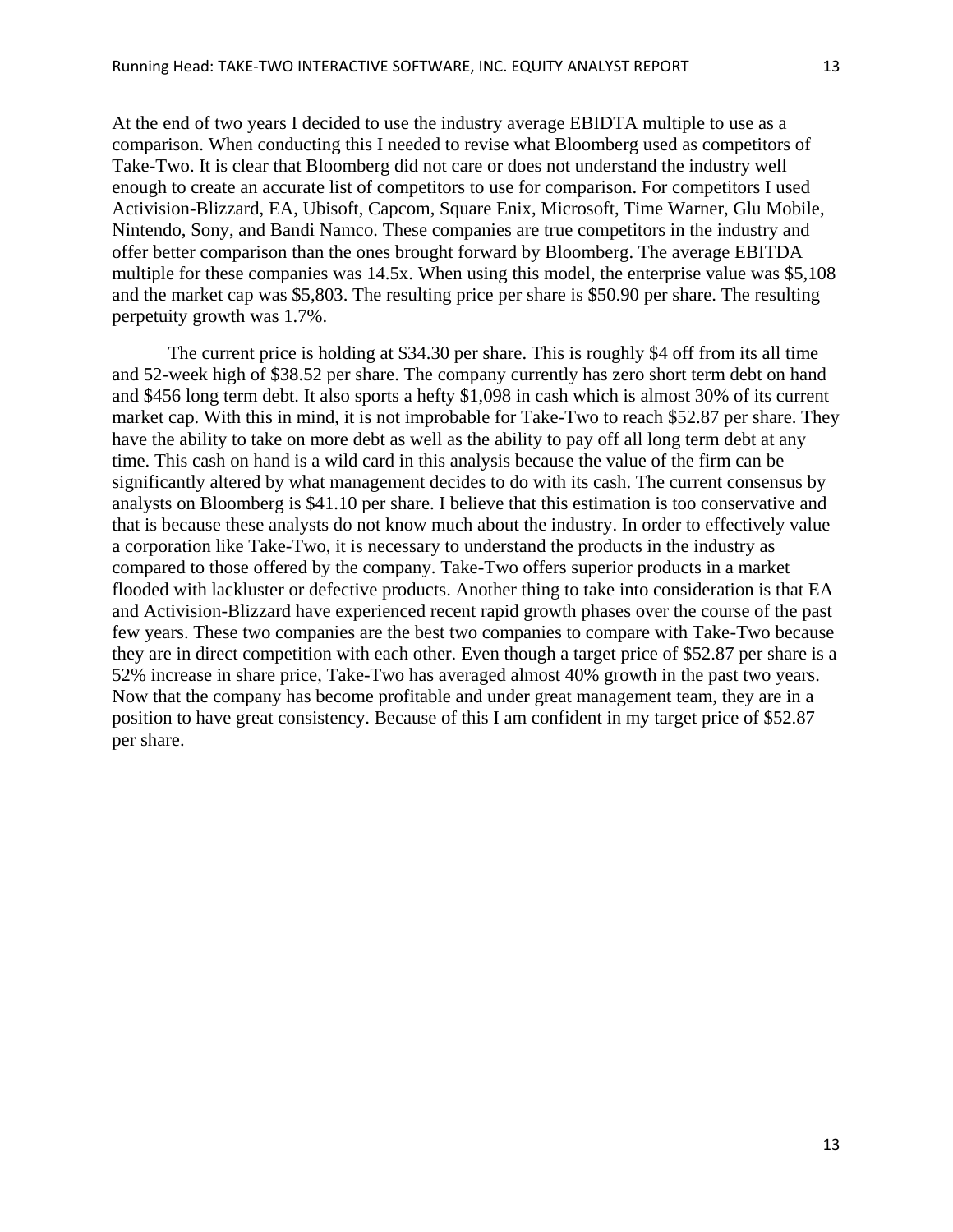#### References

- Activition-Blizzard, Inc. (2016). *2015 Annual Report to Stockholders*. Retrieved from <http://www.activisionblizzard.com/>
- Capitalcube. (2016). *Take-Two Interactive Software, Inc.-Value Analysis (NASDAQ:TTWO): January 5, 2016*. Yahoo Finance. Retrieved from [http://www.capitalcube.com/blog/index.php/take-two-interactive-software-inc-value](http://www.capitalcube.com/blog/index.php/take-two-interactive-software-inc-value-analysis-nasdaqttwo-january-5-2016/)[analysis-nasdaqttwo-january-5-2016/](http://www.capitalcube.com/blog/index.php/take-two-interactive-software-inc-value-analysis-nasdaqttwo-january-5-2016/)
- Electronic Arts, Inc. (2015). *2015 Annual Report to Stockholders*. Retrieved from <http://investor.ea.com/>
- Electronic Arts, Inc. (2016). *2016 Fiscal Third Quarter Report to Stockholders*. Retrieved from <http://investor.ea.com/>
- Entertainment Software Association (2015). *2014 Annual Report*. Entertainment Software Association Washington DC. Retrieved from [http://www.theesa.com/wp](http://www.theesa.com/wp-content/uploads/2015/03/ESA-2014-Annual-Report.pdf)[content/uploads/2015/03/ESA-2014-Annual-Report.pdf](http://www.theesa.com/wp-content/uploads/2015/03/ESA-2014-Annual-Report.pdf)
- Entertainment Software Association (2015). *2015 Sales, Demographics and Usage Data*. Entertainment Software Association Washington DC. Retrieved from <http://www.theesa.com/wp-content/uploads/2015/04/ESA-Essential-Facts-2015.pdf>
- Entertainment Software Association (2016). *2015 Annual Report*. Entertainment Software Association Washington DC. Retrieved from http://www.theesa.com/wpcontent/uploads/2016/04/ESA-Annual-Report-2015-1.pdf
- Entertainment Software Association (2016). *2016 Sales, Demographic and Usage Data*. Entertainment Software Association Washington DC. Retrieved from <http://essentialfacts.theesa.com/Essential-Facts-2016.pdf>
- Farhoomand, Ali F. (2006). *Microsoft's Diversification Strategy*. Asia Case Research Centre University of Hong Kong. 306-622-1
- Giant Bomb. (2016). Take-Two Interactive Software, Inc. Giant Bomb. Retrieved from <http://www.giantbomb.com/take-two-interactive-software-inc/3010-450/>
- Hagiu, Andrei. (2007). *Microsoft Xbox: Changing the Game?.* Harvard Business School Publishing. 9-707-501
- Hanger 13 Games. (2016). Hanger 13 Games. Hanger 13 Games. Retrieved from <http://www.hangar13games.com/studio.html>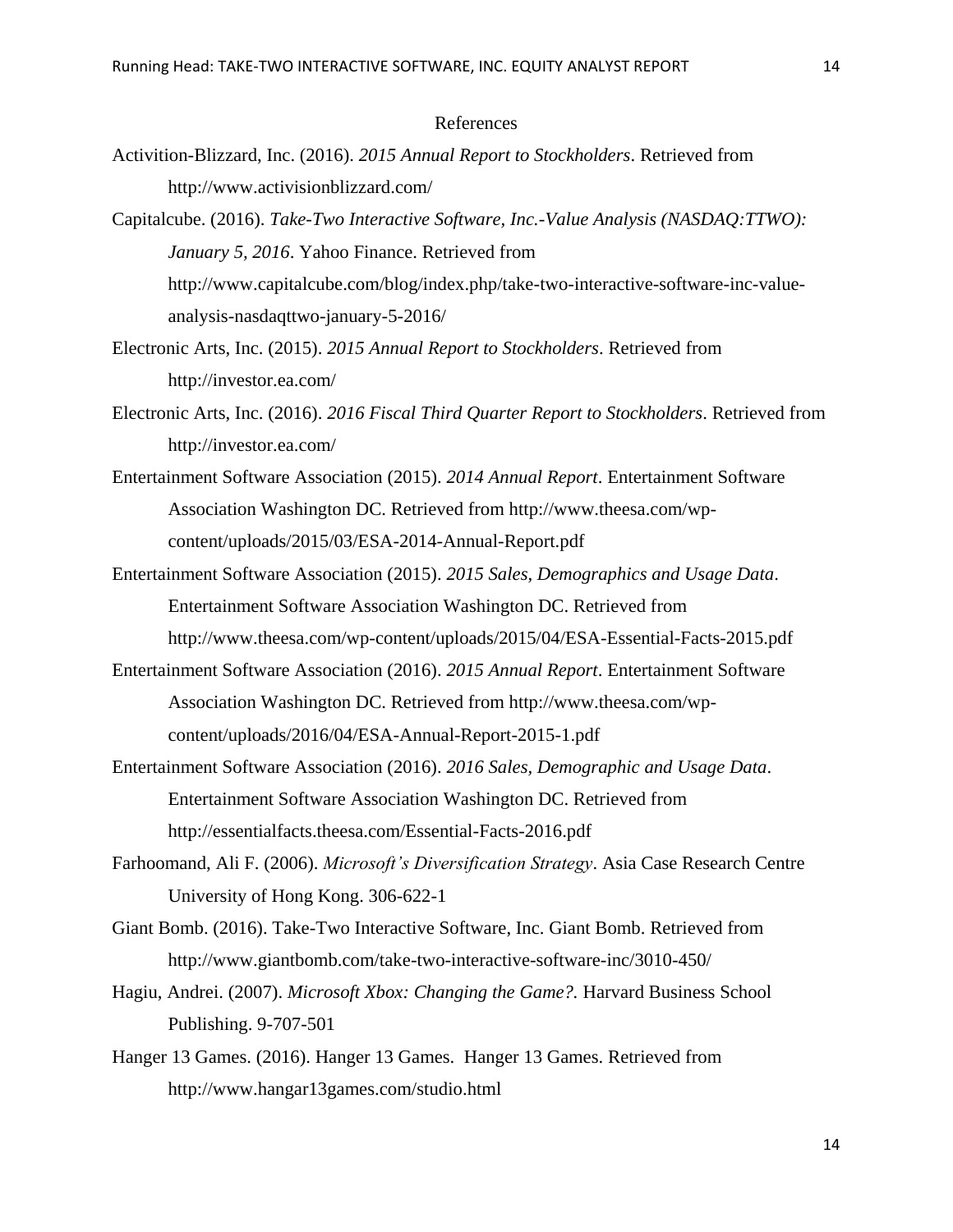- Kain, Erik. (2012). Why EA Won the "Worst Company in America" Award. Forbes. Retrieved from [http://www.forbes.com/sites/erikkain/2012/04/09/why-ea-won-the-worst-company](http://www.forbes.com/sites/erikkain/2012/04/09/why-ea-won-the-worst-company-in-america-award/#73e84c23362a)[in-america-award/#73e84c23362a](http://www.forbes.com/sites/erikkain/2012/04/09/why-ea-won-the-worst-company-in-america-award/#73e84c23362a)
- Lescop, Denis, and Elena Lescop. "Exploring Mobile Gaming Revenues: The Price Tag of Impatience, Stress and Release." *Communications & Strategies*.94 (2014): 103,122,154. *ProQuest.* Web. 28 Apr. 2016.
- Makuch, Eddie. (2014). 2014 Game Awards Nominees Announced. Gamespot. Retrieved from [http://www.gamespot.com/articles/2014-game-awards-nominees-announced/1100-](http://www.gamespot.com/articles/2014-game-awards-nominees-announced/1100-6423734/) [6423734/](http://www.gamespot.com/articles/2014-game-awards-nominees-announced/1100-6423734/)
- Makuch, Eddie. (2014). E3 2014: Titanfall 2 coming to Xbox One and PS4 Report. Gamespot. Retrieved from [http://www.gamespot.com/articles/e3-2014-titanfall-2-coming-to-xbox](http://www.gamespot.com/articles/e3-2014-titanfall-2-coming-to-xbox-one-and-ps4-report/1100-6420196/)[one-and-ps4-report/1100-6420196/](http://www.gamespot.com/articles/e3-2014-titanfall-2-coming-to-xbox-one-and-ps4-report/1100-6420196/)
- Makuch, Eddie. (2015). Witcher 3 Wins Overall Game of the Year at 2015 Game Awards. Gamespot. Retrieved from [http://www.gamespot.com/articles/witcher-3-wins-overall](http://www.gamespot.com/articles/witcher-3-wins-overall-game-of-the-year-at-2015-ga/1100-6432780/)[game-of-the-year-at-2015-ga/1100-6432780/](http://www.gamespot.com/articles/witcher-3-wins-overall-game-of-the-year-at-2015-ga/1100-6432780/)
- Michaud, Laurent. "Social Gaming Markets and Trends, 2012-2016."*Communications & Strategies*.94 (2014): 139,140,151. *ProQuest.* Web. 28 Apr. 2016.
- Siwek, Stephen. (2014). *Video Games in the 21st Century the 2014 Report*. Entertainment Software Washington DC. Retrieved from http://www.theesa.com/wpcontent/uploads/2014/11/VideoGames21stCentury\_2014.pdf
- Starkey, Daniel. (2015). Borderlands 2 Has Sold "Well Over" 12 Million Copies. Gamespot. Retrieved from [http://www.gamespot.com/articles/borderlands-2-has-sold-well-over-12](http://www.gamespot.com/articles/borderlands-2-has-sold-well-over-12-million-copies/1100-6426137/) [million-copies/1100-6426137/](http://www.gamespot.com/articles/borderlands-2-has-sold-well-over-12-million-copies/1100-6426137/)
- Take-Two Interactive Software, Inc. (2013). Grand Theft Auto V Retail Sales Exceeds \$800 million Worldwide During First Day of Launch. Take-Two Interactive Software, Inc. Retrieved from [http://ir.take2games.com/phoenix.zhtml?c=86428&p=irol](http://ir.take2games.com/phoenix.zhtml?c=86428&p=irol-newsArticle&ID=1856046)[newsArticle&ID=1856046](http://ir.take2games.com/phoenix.zhtml?c=86428&p=irol-newsArticle&ID=1856046)
- Take-Two Interactive Software, Inc. (2015). *2015 Annual Report to Stockholders*. Take-Two Interactive Software, Inc. Retrieved from <http://ir.take2games.com/phoenix.zhtml?c=86428&p=irol-reportsannual>

Take-Two Interactive Software, Inc. (2016). *2016 Fiscal Third Quarter Report to Stockholders*.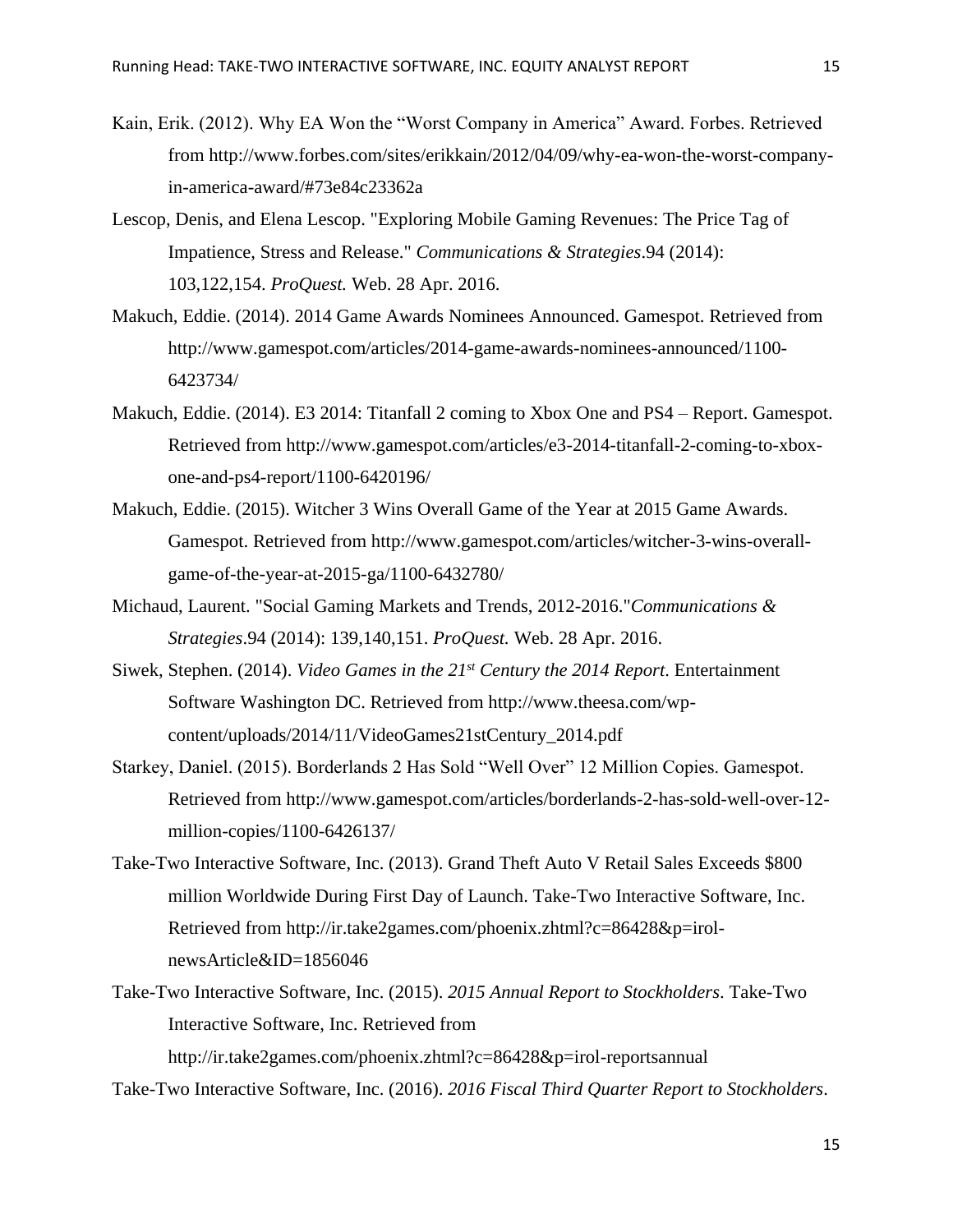Retrieved from<http://ir.take2games.com/phoenix.zhtml?c=86428&p=quarterlyearnings>

- Take-Two Interactive Software, Inc. (2016). Quarter 3 Earnings Call to Shareholders. Take-Two Interactive Software, Inc. Retrieved from [http://phoenix.corporate](http://phoenix.corporate-ir.net/phoenix.zhtml?p=irol-eventDetails&c=86428&eventID=5214055)[ir.net/phoenix.zhtml?p=irol-eventDetails&c=86428&eventID=5214055](http://phoenix.corporate-ir.net/phoenix.zhtml?p=irol-eventDetails&c=86428&eventID=5214055)
- Tassi, Paul. (2013). PS4's Price and Policies Humiliate Microsofts Xbox One at E3. Forbes. Retrieved from [http://www.forbes.com/sites/insertcoin/2013/06/11/playstation-4s-price](http://www.forbes.com/sites/insertcoin/2013/06/11/playstation-4s-price-and-policies-humiliate-microsofts-xbox-one-at-e3/#fb77b6b322a0)[and-policies-humiliate-microsofts-xbox-one-at-e3/#fb77b6b322a0](http://www.forbes.com/sites/insertcoin/2013/06/11/playstation-4s-price-and-policies-humiliate-microsofts-xbox-one-at-e3/#fb77b6b322a0)
- Ubisoft. (2016). Ubisoft Presents its Medium-Term Financial Targets. Ubisoft. Retrieved from [https://www.ubisoftgroup.com/comsite\\_common/en-](https://www.ubisoftgroup.com/comsite_common/en-US/images/pressrelease_downloadablemm_20160225_104223_ubisoftinvestordayprenglishfinal_tcm99-239921_tcm99-196733-32.pdf)[US/images/pressrelease\\_downloadablemm\\_20160225\\_104223\\_ubisoftinvestordayprengli](https://www.ubisoftgroup.com/comsite_common/en-US/images/pressrelease_downloadablemm_20160225_104223_ubisoftinvestordayprenglishfinal_tcm99-239921_tcm99-196733-32.pdf) [shfinal\\_tcm99-239921\\_tcm99-196733-32.pdf](https://www.ubisoftgroup.com/comsite_common/en-US/images/pressrelease_downloadablemm_20160225_104223_ubisoftinvestordayprenglishfinal_tcm99-239921_tcm99-196733-32.pdf)
- U.S. Securities and Exchange Commission. (2005). SEC Sues Take-Two Interactive Software, Inc. and Four Senior Executives for Accounting Fraud. U.S Securities and Exchange Commission. Retrieved from<https://www.sec.gov/litigation/litreleases/lr19260.htm>
- William, Mike. (2014). Microsoft @ Gamescom 2014: Rise of the Paid (Timed) Exclusive. US Gamer. Retrieved from [http://www.usgamer.net/articles/microsoftgamescom-2014-rise](http://www.usgamer.net/articles/microsoftgamescom-2014-rise-of-the-paid-exclusive)[of-the-paid-exclusive](http://www.usgamer.net/articles/microsoftgamescom-2014-rise-of-the-paid-exclusive)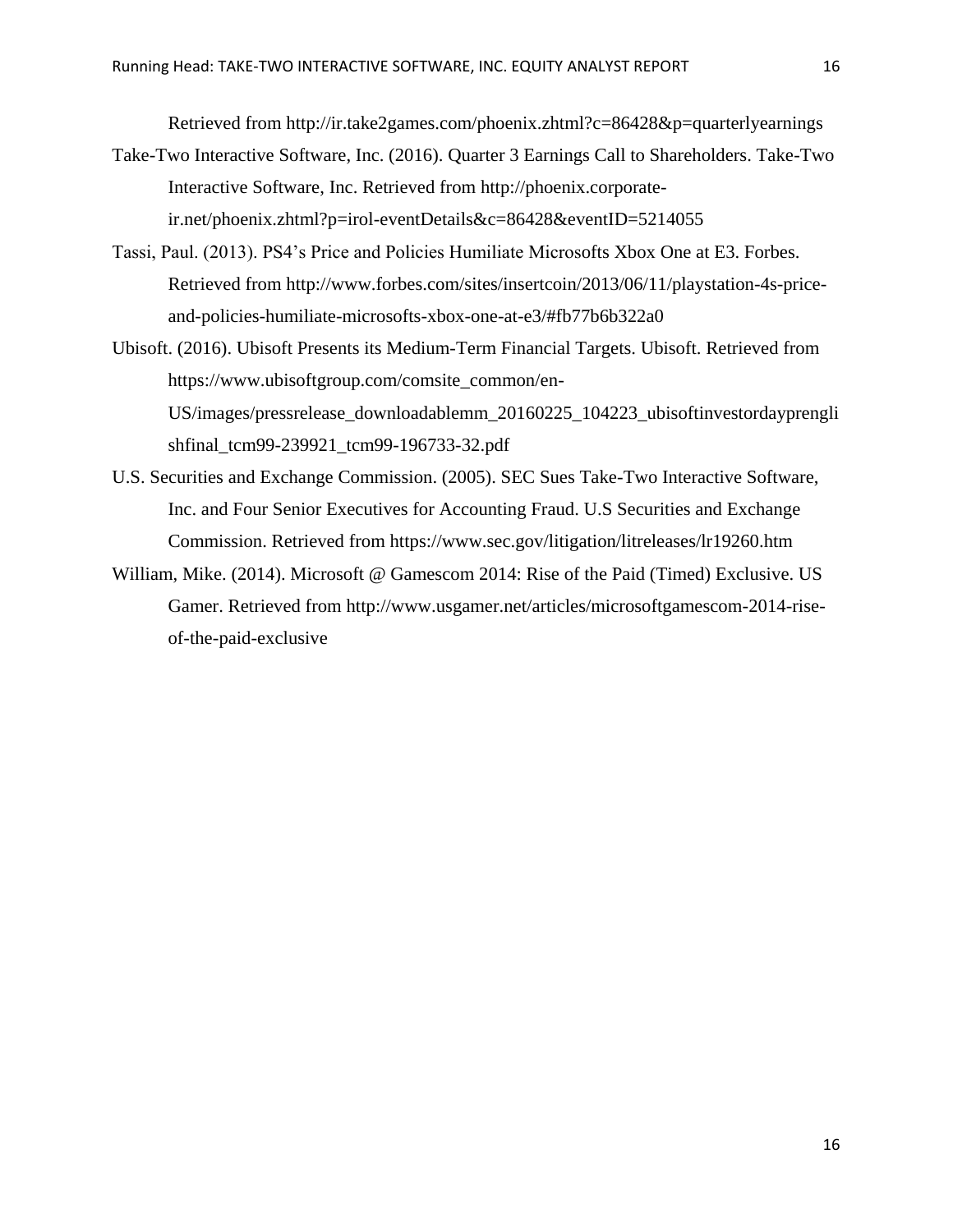## **Appendix**

Appendix A- Output Analysis

| Perpetuity Growth Method - Value per Share         |            |
|----------------------------------------------------|------------|
| Free Cash Flow at Year 3                           | 484        |
| <b>WADE</b>                                        | 8.7%       |
| Perpetuity Growth Rate                             | 之户版        |
| Perpetuity Value at End of Year 2                  | 7,059      |
| Present Value of Perpetuity (@ &7% WACC)           | 4.652      |
| (+) Precent Value of Free Cash Flows (@ 8.7% WACC) | 750        |
| (c) Current Enterprise Value                       | 5,401      |
| Short Term Debt                                    | ٠          |
| (+) Long Term DeM                                  | 476        |
| (-) Cash and Marketable Securities                 | 1.0%       |
| (-) Current Net Debt                               | 05221      |
| (-) Current Preferred and Minority Interest        | $\sim$     |
| (H) Equity Value                                   | 6.023      |
| Shares published by                                | 154        |
| Extimated Value per Share (USD)                    | 52.84      |
| Current Price (USD)                                | 57.04      |
| <b>Estimated Upside</b>                            | <b>SIN</b> |

Appendix B Sensitivity Analysis Part 1

| EDITDA Multiple Method - Value per Share           |          |
|----------------------------------------------------|----------|
| Terminal EBITDA at Year 2                          | 484      |
| WADD                                               | 8.7%     |
| Exit Enterprise Value / EBITDA                     | 34.5x    |
| Terminal Value at End of Near 2                    | 6,719    |
| Present Value of Terminal Value (@ 8.7% MACC)      | 4,427    |
| (+) Present Value of Free Cash Flows (@ 8.7% WACC) | 750      |
| (c) Current Interprise Value                       | 5,177.0  |
| Short Term Debt                                    | $\alpha$ |
| (+) Long Term DeM                                  | 476      |
| 1-) Cash and Marketable Securities                 | 1,098    |
| (-) Current Net Debt                               | 05221    |
| (-) Current Preferred and Minority Interest        | $\sim$   |
| (H) Equity Value                                   | 5,799    |
| Shares autstanding                                 | 154      |
| Estimated Value per Share (USD)                    | 58.87    |
| Current Price (USD)                                | 57.04    |
| <b>Estimated Upside</b>                            | STN.     |

| Bloomberg        |                    |                               |                                                |        |                                                        |                        |            | <b>Discounted Cash Flow</b> |      |          |                          |                                                   |                                                                  |                        |            |
|------------------|--------------------|-------------------------------|------------------------------------------------|--------|--------------------------------------------------------|------------------------|------------|-----------------------------|------|----------|--------------------------|---------------------------------------------------|------------------------------------------------------------------|------------------------|------------|
| Taker            |                    | <b>TTWD</b>                   |                                                |        | Currence                                               | Trading                |            |                             |      |          |                          |                                                   |                                                                  |                        |            |
| <b>Hame</b>      |                    | Teke-Two Interactive Software |                                                |        | <b>Date</b>                                            | Adjusted (if wellsbld) |            | Summary Analysis            |      |          | <b>Input Calculation</b> |                                                   |                                                                  | <b>Output Analysis</b> |            |
|                  |                    |                               | Preparaity Growth Method - Securities Acorysis |        |                                                        |                        |            |                             |      |          |                          | ERITISA Multiple Internati - Sensitivity Analysis |                                                                  |                        |            |
|                  | Incremental change |                               |                                                |        | Extensive Value in Millions at USD<br>Perpetuks Growth |                        |            | полнованам сважде           |      |          |                          |                                                   | Extensive Value in Millions at UND<br>Terminal EBITDA Multiplier |                        |            |
|                  | 65%                |                               |                                                |        |                                                        |                        |            | 154                         | 6.5% |          |                          |                                                   |                                                                  |                        |            |
|                  |                    |                               | 1.0%                                           | 1.9%   | 2.0%                                                   | 2.5%                   | 3.2%       |                             |      |          | 11.5x                    | 28.24                                             | 14.5a                                                            | 35 De                  | 57.64      |
|                  |                    | 7.7%                          | 6,295                                          | 6,818  | 7,185                                                  | 7,687                  | 8,392      |                             |      | 2.7%     | 5,056                    | 5,538                                             | 6,035                                                            | 6,496                  | 6,578      |
| <b>Gispourit</b> |                    | 8.2%                          | 5.761                                          | 6.312  | 5,519                                                  | 6,994                  | T.558      | <b>Giscourit</b>            |      | 8.2%     | 4,968                    | 5.457                                             | 5,906                                                            | 6.5%                   | 6,844      |
| <b>Base</b>      |                    | 8.7%                          | 5,329                                          | 5.879  | 6,025                                                  | 6423                   | 6, 913     | <b>Base</b>                 |      | 4.7%     | 4,883                    | 5,861                                             | 5,799                                                            | A.25T                  | 6,716      |
| (WADC)           |                    | 9.2%                          | 3,046                                          | 5,504  | 5,336                                                  | 5,956                  | 6,325      | (WADC)                      |      | 3.2%     | 4,759                    | 5,347                                             | 5,695                                                            | 6,145                  | 6,590      |
|                  |                    | 9.7%                          | 4.753                                          | 4.573  | 5.231                                                  | 5.520                  | 5.853      |                             |      | 9.7%     | W358                     | 5.356                                             | 5.594                                                            | 6.032                  | 6.468      |
|                  |                    |                               | 1.0%                                           | 1.5%   | Value in USD<br>2.0%                                   | 2.9%                   | 1.0%       |                             |      |          | 11.5k                    | 13.0x                                             | Value in USD<br>14.5a                                            | 35.06                  | 17.5x      |
|                  |                    | 7.7%                          | 54.81                                          | 5.8 CO | 62.33                                                  | 67.83                  | TEAT       |                             |      | 7.7%     | 44.95                    | 48.56                                             | 52.77                                                            | 56.98                  | 85.19      |
|                  |                    | 8.2%                          | 50.54                                          | 55.63  | 57.29                                                  | 61.58                  | 86.33      |                             |      | 8.2%     | 43.58                    | 47.68                                             | 51.81                                                            | 55.52                  | 60.03      |
|                  |                    | 4.7%                          | 47.16                                          | 49.33  | 52.84                                                  | 56.54                  | 60.46      |                             |      | 1.7%     | 43.85                    | 45.95                                             | 50.87                                                            | 54.89                  | 58.93      |
|                  |                    | 9.2%                          | 48.26                                          | 85.53  | 09.11                                                  | <b>12.57</b>           | 55.52      |                             |      | 9.2%     | 42.10                    | 88.03                                             | 09.96                                                            | 13.89                  | 52.83      |
|                  |                    | 3.7%                          | 41.89                                          | 43.68  | 45.88                                                  | 胡松                     | 51.33      |                             |      | $-3.776$ | 41.59                    | 45.23                                             | 49.07                                                            | 52.91                  | 36.75      |
|                  |                    |                               |                                                |        | Deside Fotontial                                       |                        |            |                             |      |          |                          |                                                   | Deside Fotontial                                                 |                        |            |
|                  |                    |                               | 1.7%<br>42.                                    | 15%    | 2.0%                                                   | 2.9%                   | 3.0%       |                             |      |          | 11.5 <sub>k</sub>        | 15.0x                                             | 14.58                                                            | 35.0x                  | 57.5x      |
|                  |                    | 27%                           | 41%                                            | 57%    | Xáru.                                                  | 63%                    | 99%        |                             |      | 7.7%     | 20%                      | 53%                                               | 42%                                                              | SHN                    | 65%        |
|                  |                    | 8.2%                          | <b>Ballie</b>                                  | AVM    | SA'le                                                  | <b>Bott</b>            | <b>TWN</b> |                             |      | 8.2%     | 1,930                    | $270\,\mathrm{Hz}$                                | 43%                                                              | N <sub>1</sub> M       | 63%        |
|                  |                    | 8.7%                          | 27%                                            | 34%    | 45%                                                    | 51%                    | 83%        |                             |      | 6.7%     | 18%                      | <b>JEN</b>                                        | 17%                                                              | 68%                    | <b>S9%</b> |
|                  |                    | 9.26                          | 20%                                            | 26%    | 13%                                                    | 41%                    | Shi        |                             |      | 9.2%     | 14%                      | 24%                                               | 15%                                                              | 45%                    | 56%        |
|                  |                    | 9.7%                          | t.the                                          | 1.9%   | 3.0%                                                   | ITE TO                 | 3701       |                             |      | 9.7%     | <b>T.21L</b>             | 2.751                                             | 12%                                                              | <b>RIM</b>             | U.Thi.     |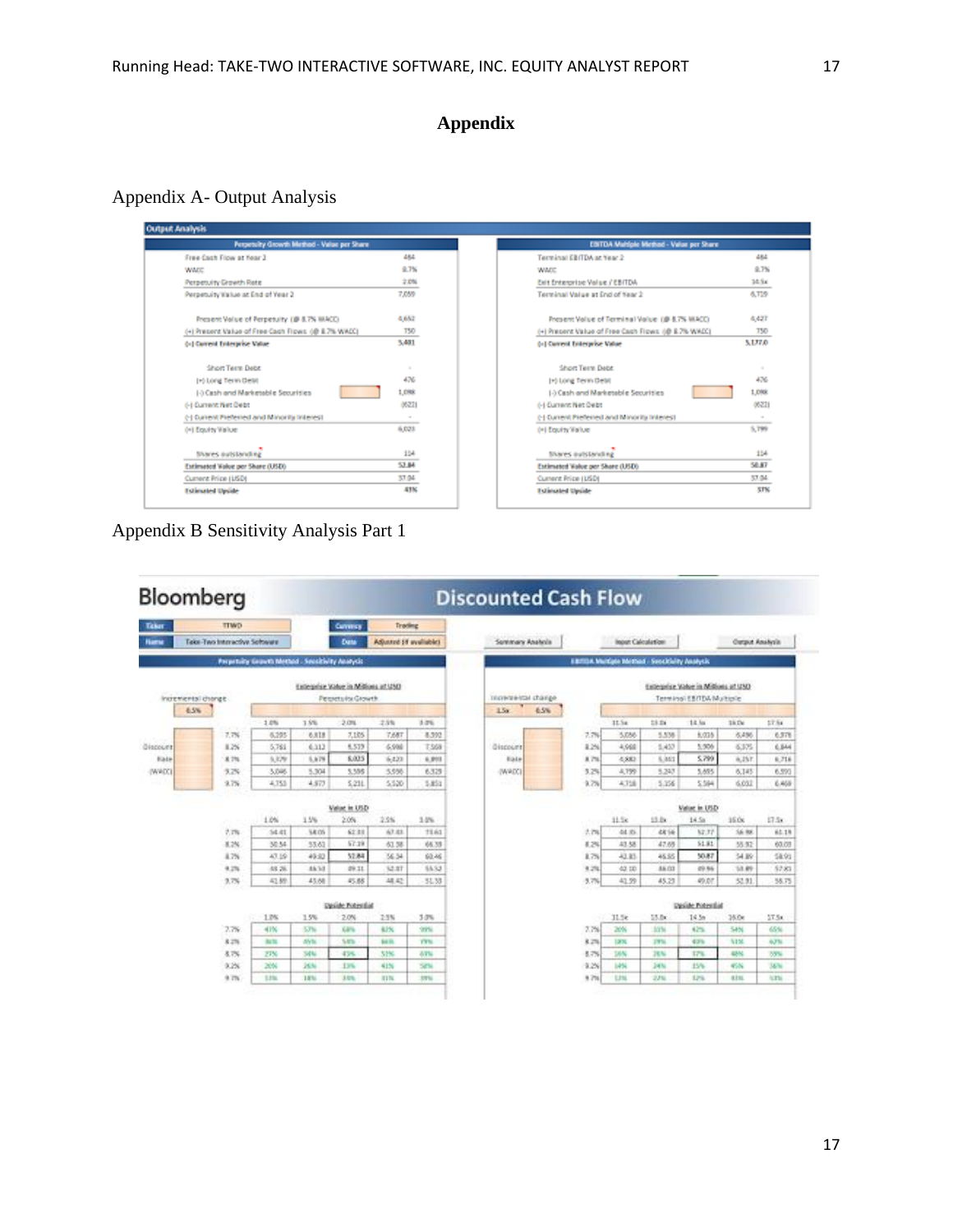|                                   | Bloomberg                     |            | <b>Discounted Cash Flow</b> |                          |                         |        |                  |         |                          |                                  |                        |        |  |  |  |  |
|-----------------------------------|-------------------------------|------------|-----------------------------|--------------------------|-------------------------|--------|------------------|---------|--------------------------|----------------------------------|------------------------|--------|--|--|--|--|
| <b>Ticker</b>                     | <b>TTWD</b>                   |            |                             | <b>Currency</b>          | Trading                 |        |                  |         |                          |                                  |                        |        |  |  |  |  |
| <b>Name</b>                       | Take-Two Interactive Software |            |                             | <b>Data</b>              | Adjusted (If available) |        | Summary Analysis |         | <b>Input Calculation</b> |                                  | <b>Output Analysis</b> |        |  |  |  |  |
|                                   |                               |            |                             | Value in USD             |                         |        |                  |         |                          | Value in USD                     |                        |        |  |  |  |  |
|                                   |                               | 1.0%       | 1.5%                        | 2.0%                     | 2.5%                    | 3.0%   |                  | 11.56   | 13.0x                    | 14.5a                            | 36.0x                  | 17.5x  |  |  |  |  |
|                                   | 7.7%                          | \$4.41     | \$8.05                      | 62.33                    | 67.41                   | 33.63  | 2.7%             | 44.35   | 48.56                    | \$2.77                           | 56.98                  | 61.19  |  |  |  |  |
|                                   | 8.2%                          | 50.54      | 55.63                       | 57.19                    | 61.58                   | 66.35  | 8.2%             | 43.58   | 47.69                    | 51.81                            | 55.52                  | 60.03  |  |  |  |  |
|                                   | 8.7%                          | 47.19      | 49.82                       | 52.84                    | 56.54                   | 60.46  | 4.7%             | 42.83   | 46.85                    | <b>VOLK?</b>                     | 54.89                  | 58.93  |  |  |  |  |
|                                   | 9.2%                          | 44.26      | 46.53                       | 49.11                    | \$3.07                  | \$5.53 | 9.2%             | 43.50   | 46.03                    | 49.96                            | 53.89                  | \$7.85 |  |  |  |  |
|                                   | 5.7%                          | 43.69      | 45.68                       | 45.88                    | 48.42                   | 51.33  | 5.7%             | 43.99   | 45.25                    | 49.07                            | 52.91                  | 56.75  |  |  |  |  |
|                                   |                               | 1.0%       | 1.5%                        | Update Potential<br>2.0% | 2.5%                    | 3.0%   |                  | 11.54   | 13.04                    | Update Potential<br>14.5m        | 36.Oc                  | 17.54  |  |  |  |  |
|                                   | 7.7%                          | 47%        | 57%                         | 68%                      | 62%                     | 99%    | 2.7%             | 20%     | 52%                      | 42%                              | 54%                    | 65%    |  |  |  |  |
|                                   | 8.2%                          | <b>SKN</b> | 45%                         | SADS.                    | 66%                     | 79%    | 8.2%             | 1996    | 29%                      | 40%                              | StN                    | 62%    |  |  |  |  |
|                                   | 8.7%                          | 2TN        | MK.                         | 4.9%                     | MN <sub>3</sub>         | 6/FK   | 8.7%             | 18%     | 28%                      | 37%                              | <b>GEN</b>             | 39%    |  |  |  |  |
|                                   | 9.2%                          | 20%        | 26%                         | 35%                      | 41%                     | 58%    | 9.2%             | 14%     | 24%                      | 15%                              | 45%                    | 56%    |  |  |  |  |
|                                   | 9.7%                          | EIN        | 18%                         | 34%                      | 31%                     | 19%    | 9.7%             | EIN     | 22%                      | 12%                              | 41%                    | STN.   |  |  |  |  |
| Implied Exit EV / EBITDA Multiple |                               |            |                             |                          |                         |        |                  |         |                          | <b>Implied Perpetuity Growth</b> |                        |        |  |  |  |  |
|                                   |                               | 1.0%       | 1.5%                        | 2.0%                     | 2.5%                    | 1.0%   |                  | 11.5x   | 11.0x                    | 14.5a                            | 36.0x                  | 17.5x  |  |  |  |  |
|                                   | 7.7%                          | 13.07      | 16.57                       | 37.89                    | 19.71                   | 21.90  | 7.7%             | $-0.9%$ | 0.0%                     | 0.7%                             | 1.4%                   | 15%    |  |  |  |  |
|                                   | 8.2%                          | 14.03      | 15.15                       | 36.45                    | 17.98                   | 19.83  | 4.2%             | $-0.5%$ | 0.5%                     | 129                              | LBS                    | 2.2%   |  |  |  |  |
|                                   | 8.7%                          | 13.52      | 14.10                       | 55.32                    | 16.53                   | 18.07  | 8.7%             | 0.0%    | 6 inc.                   | 1.7%                             | 2.3%                   | 2.8%   |  |  |  |  |
|                                   | 5.2%                          | 12.52      | 15.18                       | 34.17                    | 13.50                   | 16.63  | 5.2%             | 0.5%    | 1.4%                     | 229                              | 2.8%                   | 1.7%   |  |  |  |  |
|                                   | 9.7%                          | 11.51      | 12.58                       | 35.25                    | 14.24                   | 15.57  | 9.7%             | 0.9%    | 19%                      | 2.6%                             | 5.2%                   | 3.8%   |  |  |  |  |

Appendix C- Sensitivity Analysis Part 2

Appendix D- Revenue Guidance/ Cash Flow Guidance

| Bloomberg             |                                     |                                |              |                                 |                   |                          |            |                                     |                            |          |                 | <b>Discounted Cash Flow</b>   |                                 |                 |                        |               |
|-----------------------|-------------------------------------|--------------------------------|--------------|---------------------------------|-------------------|--------------------------|------------|-------------------------------------|----------------------------|----------|-----------------|-------------------------------|---------------------------------|-----------------|------------------------|---------------|
| Taker                 |                                     | <b>TTWD</b>                    |              |                                 | Currency          | Trading                  |            |                                     |                            |          |                 |                               |                                 |                 |                        |               |
| <b>North</b>          |                                     | False-Two Interactive Software |              |                                 | <b>Date</b>       | Adjusted (if available). |            |                                     | Summary Asshrida           |          |                 | <b>Input Calculation</b>      |                                 |                 | <b>Output Analysis</b> |               |
|                       | <b>Summary Analysis</b>             |                                |              |                                 |                   |                          |            |                                     |                            |          |                 |                               |                                 |                 |                        |               |
| in Williams of USD    |                                     |                                |              | $Q(1)$ is a                     | <b>Mar 33 A</b>   | New 12.4                 | Mar 15 A   | <b>Mar 24 A</b>                     | New 15.4                   | Mai 18.F | <b>Mar 17.8</b> | Mar 18 E                      | <b>Mai 19 F</b>                 | Mix 20 E        | Mai 21 E               | <b>Tiesd</b>  |
|                       | Revenue (Estimate Companable)       |                                |              | 1.359                           | 3,157             | 826                      | 1,322      | 2,414                               | 1,689                      | 1.518    | 1,789           | 1,968                         | LES                             | 3,089           | 2,149                  |               |
| % Yor Grouth          |                                     |                                |              |                                 | -28               | $-2796$                  | 48%        | 97%                                 | $-2256$                    | $-10$    | 288             | 10%                           | <b>IN</b>                       | 254             | 3%                     |               |
| THETEA                |                                     |                                |              | 259                             | 24%               | 万                        | 254        | mr                                  | <b>CEREE</b>               | 220      | 739             | 3%4                           | AGE.                            | 818             |                        | $400 - 1 - 1$ |
| % Margin              |                                     |                                | 32%          | 31%                             | 10%               | 22%                      | 20%        | 48                                  | 14%                        | 18%      | 30%             | 20%                           | 30%                             | 20%             |                        |               |
| Finish Cardis Filgrer |                                     |                                |              | 329                             | 283               | 56                       | 216        | 788                                 | 119                        | 2111     | 555             | 464                           | 503                             | SH <sub>3</sub> | Sab                    | --            |
| % Margin              |                                     |                                |              | 25%                             | 23%               | JN.                      | 18%        | 53%                                 | TN.                        | 15%      | 20%             | 24N                           | 25%                             | ZM4             | 22%                    |               |
|                       |                                     |                                |              | <b>Perpetainy Growth Method</b> |                   |                          |            |                                     |                            |          |                 | <b>EDITOA Marticle Method</b> |                                 |                 |                        |               |
|                       | Current Prize (USD)                 |                                |              |                                 |                   |                          | 37.00      |                                     | <b>Current Price (USD)</b> |          |                 |                               |                                 |                 | 37.04                  |               |
|                       | <b>Conservicis Price Target</b>     |                                |              |                                 |                   |                          | 80.75      | Corporate Price Torpel              |                            |          |                 |                               | 40.75                           |                 |                        |               |
|                       | DCF Extimated Value per Share FUSDE |                                |              |                                 |                   |                          | 53,64      | DCF Extinuoud Value per Share (USD) |                            |          |                 |                               | 59.87                           |                 |                        |               |
|                       | <b>DO Francisco Unido</b>           |                                |              |                                 | $-2.25$           |                          |            | DO Estimated Updale                 |                            |          |                 |                               | 1 <sub>7</sub>                  |                 |                        |               |
|                       |                                     |                                |              |                                 | Pelpetuals doouth |                          |            |                                     |                            |          |                 |                               | have a sull life ITOA Maltigue- |                 |                        |               |
|                       |                                     |                                | 1.0%         | 15%                             | 2.0%              | 2.5%                     | 1.0%       |                                     |                            |          | 13.50           | 15.0e                         | $14.5*$                         | 18.04           | $17.5*$                |               |
|                       |                                     | 7.7%                           | 54.41        | 38.05                           | 62.33             | 67.43                    | 73.63      |                                     |                            | 3.7%     | 44.35           | 48.56                         | 12.73                           | 56.98           | 61.59                  |               |
|                       | <b>Disclould</b>                    | 8.2%                           | 10.54        | 55.63                           | 57.29             | 61.300                   | 66.39      |                                     | <b>DISCOURS</b>            | 8.2%     | 41.58           | 42.99                         | 9.5 8.9                         | 55.42           | 46.93                  |               |
|                       | <b>Bate</b>                         | 8.7%                           | 47.19        | 49.82                           | 57.84             | 56.54                    | 63.48      |                                     | <b>Date</b>                | 8.7%     | 42.85           | 48.85                         | 53.87                           | 54.89           | 58.91                  |               |
|                       | (WACE)                              | 9.2%                           | 44.26        | 45.53                           | 49.11             | 53.07                    | \$5.53     |                                     | OWADCI                     | 9.2%     | 42.93           | 46.03                         | 49.96                           | 55.89           | 57.81                  |               |
|                       |                                     | 9.7%                           | 41.69        | 4166                            | 45.88             | 18.57                    | 15.33      |                                     |                            | 4.7%     | 11.39           | 45.28                         | 49.07                           | 52.91           | <b>14.75</b>           |               |
|                       |                                     |                                | 1.0%         | 1.5%                            | 2.0%              | 2.5%                     | 3.0%       |                                     |                            |          | 13.5n           | 33.0e                         | 34.54                           | 18.04           | 17.5e                  |               |
|                       |                                     | 27%                            | 47%          | 5%                              | 68%               | 83%                      | 986        |                                     |                            | 3.7%     | 33%             | 11%                           | 42%                             | 54%             | 65%                    |               |
|                       |                                     | 東京縣                            | <b>Julie</b> | 45%                             | 54%               | Asi (N)                  | <b>TWN</b> |                                     |                            | 8.2%     | 18%             | 29%                           | 42%                             | 5.1%            | 62%                    |               |
|                       |                                     | 8.7%                           | 27%          | 34%                             | 43%               | \$2%                     | 63%        |                                     |                            | 8.7%     | 39%             | 56%                           | <b>SHG</b>                      | 4.9%            | 55%                    |               |
|                       |                                     | 9.2%                           | 30%          | 20%                             | 33%               | 41%                      | 50%        |                                     |                            | 9.2%     | 101             | 34%                           | 35%                             | 45%             | 50%                    |               |
|                       |                                     | 9.7%                           | 1.276        | tim                             | 3.0%              | 2151                     | 1/8%       |                                     |                            | \$7%     | 1296            | 22%                           | 1,7%                            | 4.0%            | <b>Sitte</b>           |               |